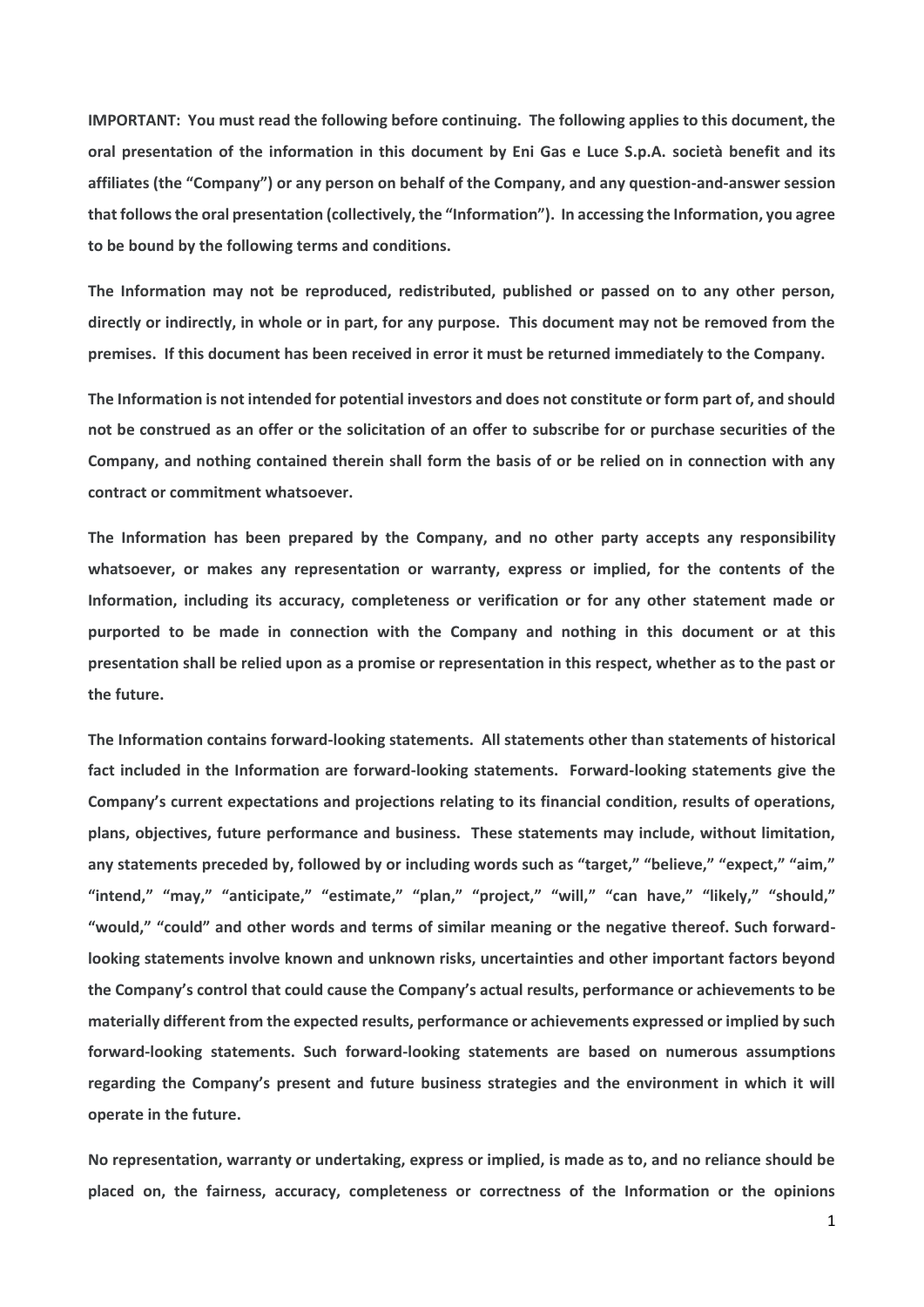**contained therein. The Information has not been independently verified and will not be updated. The Information, including but not limited to forward-looking statements, applies only as of the date of this document and is not intended to give any assurances as to future results. The Company expressly disclaims any obligation or undertaking to disseminate any updates or revisions to the Information, including any financial data or forward-looking statements, and will not publicly release any revisions it may make to the Information that may result from any change in the Company's expectations, any change in events, conditions or circumstances on which these forward-looking statements are based, or other events or circumstances arising after the date of this document. Market data used in the Information not attributed to a specific source are estimates of the Company and have not been independently verified.** 

## **Eni**

# **Retail & Renewables Capital Markets Day Monday, November 22, 2021, 14:00 CET**

MARTINA OPIZZI, HEAD OF INVESTOR RELATIONS ENI: Good afternoon and welcome to Eni Retail & Renewables Capital Markets Day. I am Martina Opizzi, Head of Investor Relations for Eni. Today's event is hosted by Claudio Descalzi, Eni's Chief Executive Officer and Eni's Retail & Renewables Executive Management Team.

Let me start by outlining what we will cover today. Claudio will set the scene and discuss R&R's strategic fit with the broader decarbonization strategy of Eni. This will be followed by an overview of R&R's proposition and operating model by the company's executive team. We will then conclude with a Q&A session, where both Eni and Eni's R&R top management will answer your questions. Instruction will be given at that time. Overall, the event will last approximately 2 hours. And so with that, it's now my pleasure to leave the floor to Claudio.

#### **Presentation**

#### **Speakers:**

Claudio Descalzi, CEO Eni Stefano Goberti, CEO Plenitude Alessandro Della Zoppa Head of Renewables, Plenitude Mauro Fanfoni, Head of International Markets & Business Development Plenitude Nicola Giorgi, CFO Plenitude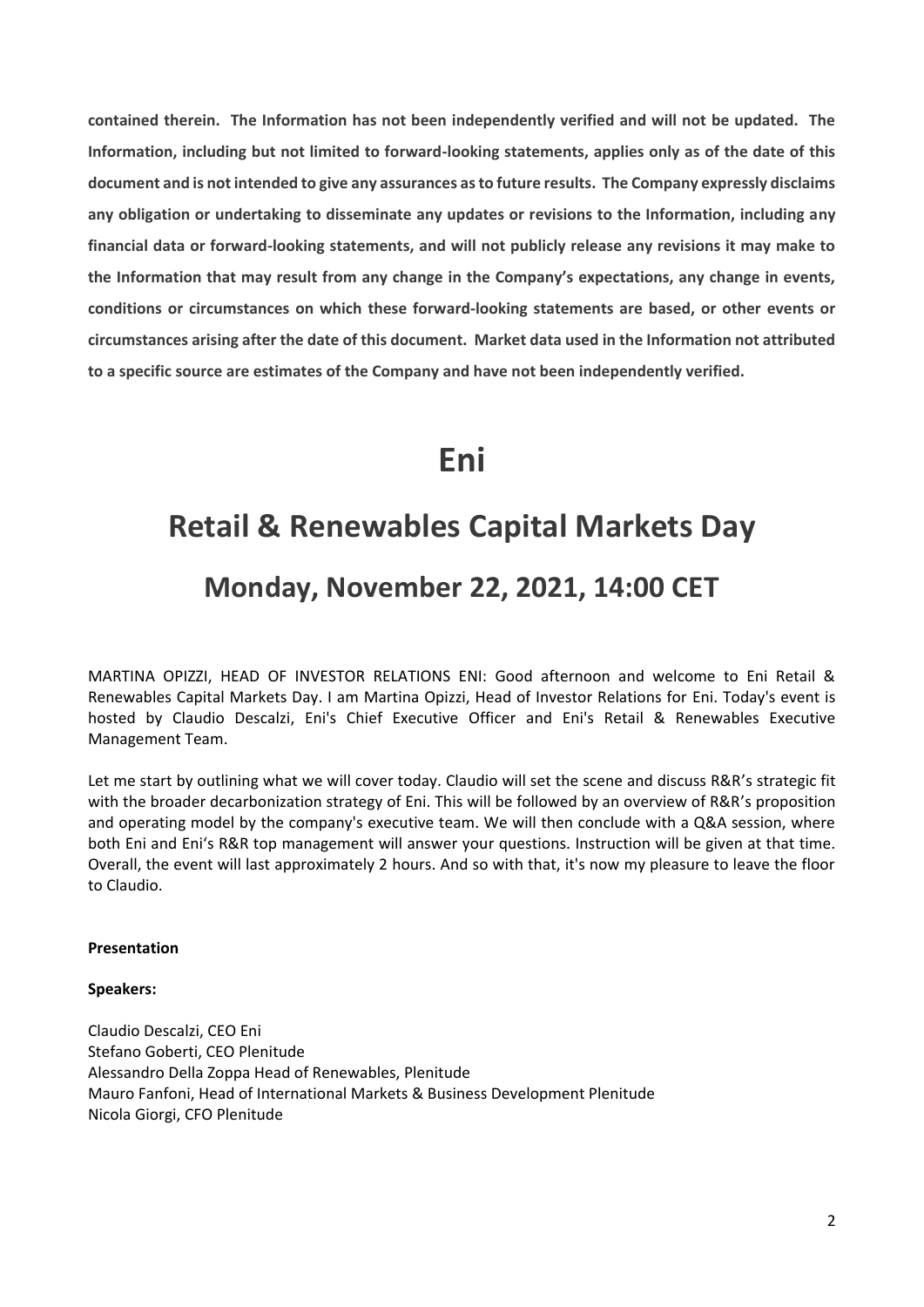**CLAUDIO DESCALZI**: Thank you, Martina. And welcome to everybody. Good afternoon and welcome to Eni Retail & Renewables Capital Market Day.

The IPO of R&R is a cornerstone of our decarbonization strategy and key to our ongoing transformation. It is the first step in creating an industrial and financial entity to fast track the reduction of our Scope 3 emission and fit with our wider commitment to creating value through energy transition. Reaching net zero in the coming decade will be a significant challenge. It requires consumers, investors, policymakers and the industrial sectors to address a list of complexities, including: to convert production and consumption models, to develop and apply portfolio of new technologies, to deploy a huge amount of fund in a short time frame and to adapt the approach to different economic system around the world.

For energy companies, this means a capital-intensive technology transition that requires increasingly diverse business models across technologies and geographies. Within this complex framework, all major energy company are under pressure to balance capital allocation between free cash flow accretive legacy assets and new energy projects with longer returns. Expectation of higher shareholder remuneration is further stretching this balance.

At Eni, we have laid down our own strategic path to find an equilibrium within all these needs. Our strategy is designed around a distinctive financial approach, which announces the option within our portfolio and highlight the full potential of our technologies. For a decade, Eni's development and rapid deployment of proprietary technologies has differentiated the company and created competitive advantage from the use of supercomputing in developing complex projects, to our investment in biorefining, in circular economy, green chemicals and Magnetic Fusion today. To capitalize our technologies, we are creating independent business vehicles inside our portfolio with capital structure optimized today in need.

In addition to R&R, we have created new entities like Var in Norway and the Angola joint venture. These focused companies will attract new capital, unlock value and accelerate growth. Eni will retain a majority stake and support the new vehicles with technologies, engineering, project management, governance and strong HSE skills.

The R&R listing is a major step in our strategy to provide clients with a green and low-carbon energy for their needs., At home providing zero carbon electricity for domestic use and outdoors while recharging their electric vehicles. R&R is a unique proposition, combining highly synergic businesses supported by significant industrial and commercial integration. This entity will be capable to absorb the effect of volatility to strengthen margins and to create new opportunities for growth, accelerating the path to net zero.

The setup of an agile vehicle with a focused mission, a dedicated leadership team and operating model offers an increased visibility and accountability to the market. We anticipate that the financial independence of this vehicle will optimize its access to funding. By retaining a majority stake, Eni will maintain its exposure to the upside in the growth of R&R businesses while increasing financial and strategic flexibility. Finally, listing will help the assessment of the correct valuation of R&R, and we believe this will disclose material value for Eni.

And now it's time to unveil the name of the new entity. I kindly ask Stefano Goberti, CEO of Eni R&R, to join me on the stage. Stefano spent over 30 years in Eni Group covering different strategic position in Italy and abroad. He was Chief Financial Officer of Saipem. He was Director of Budget and Control in Eni, Director of Finance and Assurance. In the last 11 months, he followed and led this project of IPO and on November 5, was appointed by Eni Board as new R&R CEO.

And before leaving the floor to Stefano, it's our pleasure to unveil the new company identity. Thank you very much.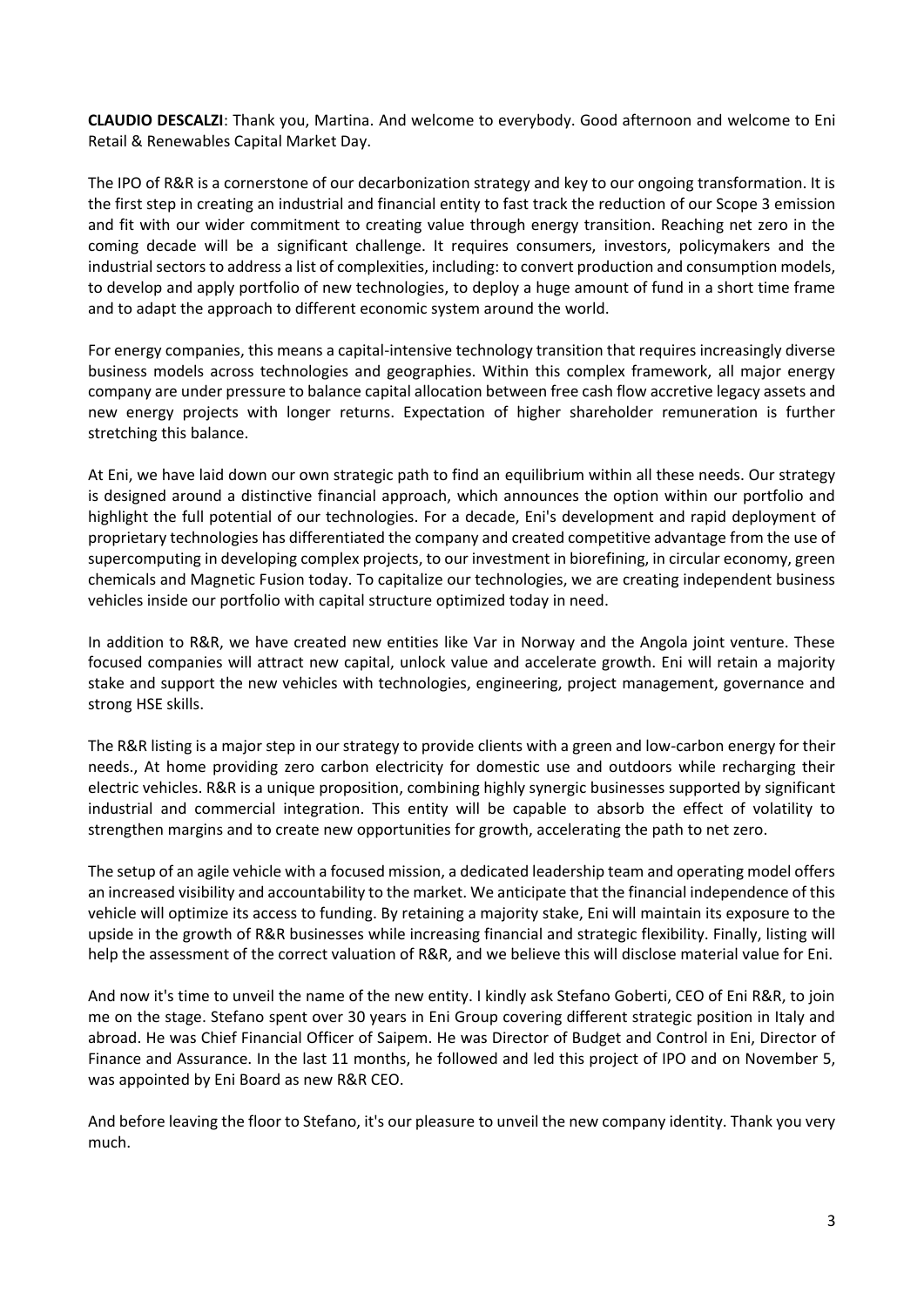#### **STEFANO GOBERTI**: Thank you, Claudio. Good afternoon.

Thank you, Claudio. It's a pleasure and a true honor for me to be here today. But before moving on to Plenitude, it's worth spending a few words on the supportive industry backdrop where our unique investment case operates.

Global energy demand is increasing and will continue to grow in the long-run, driven by the world population rising to almost 10 billion, 2/3 of whom will be living in cities. In this context, 3 main trends are reshaping the energy landscape: decarbonization, electrification and efficiency. Power consumption is set to grow at around 2.5% per year to 2030, with the electricity share of final consumption expected to increase as well, mainly in buildings.

Inside the power mix, a rising role is assumed by renewable sources, mainly solar and wind. Their capacity will grow by 3 to 5x over the next decade, meeting all electricity demand growth to 2030. And compared with an average of just under 10% today, the global share of renewables in power generation will expand to reach up to 40% by 2030. It is depending on scenario.

Renewables penetration has been favored by the evolution of technology and by economies of scale over recent years, which makes renewable energy competitive with other energy sources. The average life span of renewable assets has increased by 50%; while the levelized cost of energy has significantly decreased by 85% for solar and 50% for wind, and this is in the last 10 years.

And also, the destination markets of their produced power is rapidly evolving and progressively moving away from an environment that is subsidized by feed-in tariffs or characterized by power purchase agreements to a pure merchant arena. In addition, customers are becoming increasingly more aware and active; requiring tailored solutions for an efficient and conscious energy consumption, ultimately becoming prosumers, producing power for self-consumption while selling excess production to the grid. And finally, their emission vehicles are expected to grow exponentially under any scenario, making a clear trend towards electrification and the final consumption of energy.

Let's now move to Plenitude's unique proposition. Plenitude integrates generation of renewables, energy solution for customers, and a widespread electric vehicle charging network. And our business model is designed to deliver value in an increasingly competitive market. The foundations of our investment case are: the sizable and diversified global portfolio, both from a technological and geographical perspective; a solid growth profile supported by a reliable customer base and a strong pipeline of renewable projects; an integrated platform capable of extracting additional value; a resilient portfolio with a visible cash flow and energy management to capture market volatility; a solid balance sheet with independent access to financial markets; and an established industrial footprint with a well-developed organization backed by a strong shareholder.

Plenitude is targeting net zero Scope 1, 2 and 3 by 2040, while boosting stakeholder value. Let's now see in detail each distinctive component of our investment case.

Plenitude portfolio is sizable and diversified. In the last 12 months, we have defined, expanded and de-risked our pipeline of renewable projects, also thanks to acquisitions.

In terms of geography, 70% of our renewable project pipeline overlaps with our retail presence, confirming our integrated value proposition. We are also growing our pipeline in other areas where we can generate compelling value, leveraging on our global presence and knowledge of local context, as for the case of Kazakhstan; our technical and financial skills for offshore wind, as in Northern Europe, and our solid partnerships in specific geographies, such as the one we have with Falck Renewables in the U.S., one of the largest and most dynamic market for renewables. In the e-mobility business, completing our business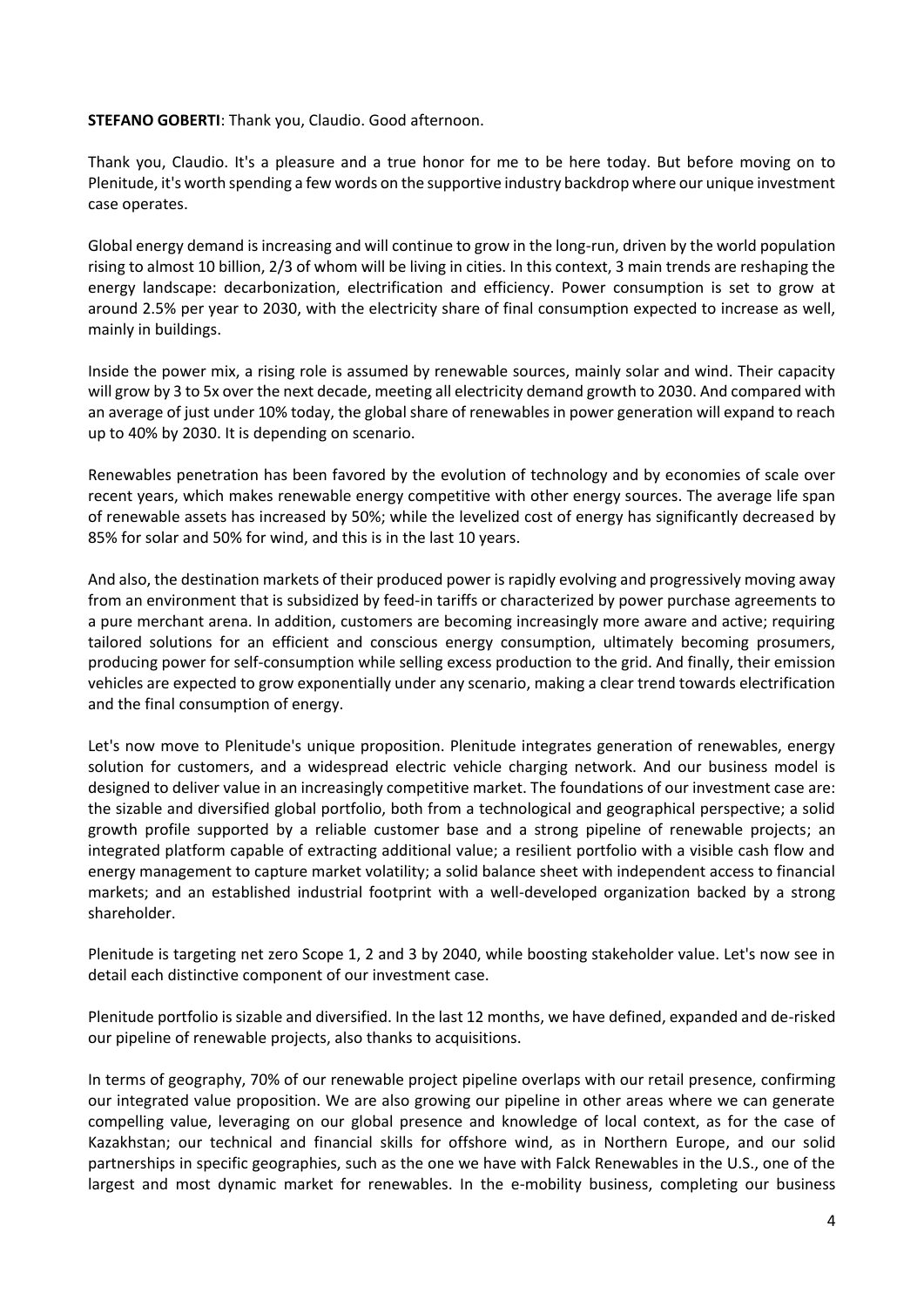proposition right along the value chain, we are the second largest operator in Italy with around 6,500 charging points already installed and a fast-growing plan in Europe.

Our growth profile is strong. On renewable power generation, we target to reach more than 6 gigawatts of installed capacity by 2025, improving the plan we presented in February, with an accelerated step forward to reach more than 15 gigawatts of equity capacity by 2030. Our retail activities, where we already have a strong track record of growth, are set to reach more than 15 million customers by 2030. Concurrently, in emobility the growth levers will be the expansion of the network, reaching more than 31,000 charging points by 2030 with much increased utilization rates.

Thanks to this plan, our EBITDA is expected to more than double to EUR 1.3 billion in 2025, while the cash flow from operations will reach around EUR 1 billion in the same time frame. Our growth is sustained by around EUR 1.8 billion Capex per year in the period 2022-2025, mainly geared towards renewables, which account for more than 80%.

We are along the full value chain from renewable power generation to end customers, offering enhanced energy solutions through an integrated platform. Integration brings tangible benefits to Plenitude. In renewables, we can leverage on preferred discretionary access to our customer franchise, allowing us the flexibility to enter power purchase agreements when better conditions that can be obtained. In retail, the growing customer awareness and consciousness towards the green offering represents an opportunity for a player like us. And the e-mobility business completes our offer and is going to give us additional sales potential. Finally, energy management will play a central role in capturing the value of all the opportunities embedded in our combined portfolio made up of production, supply and sales in Europe.

Plenitude can be defined a synergic business with multiple growth opportunities.

Plenitude has a resilient business model. The retail cash flow has proved to be a reliable source also during the last 2 years, which have been affected by high volatility. Hence, the retail cash flow represents a secure stream of funding to support the growth of our renewables. In the planned period, the accumulative cash flow from operations of the retail is expected to be more than EUR 2 billion. Moreover, energy management preserves cash flow and results from market downturn and optimizes our margins through arbitrage between generation and customer portfolio. In periods of high volatility, an approach like this give us the flexibility to leverage market opportunities.

We plan to start our journey as a listed company with a sound financial position. Our net debt will be close to zero as of 1st January 2022, and we target the investment-grade rating by mid-next year. As far as leverage is concerned, we will be able to reach up to EUR 4 billion by 2025, a level corresponding to 34x our mediumterm EBITDA generation. During our plan, visible cash flow generation and debt issuance will more than cover our projected Capex needs. Cash allocation is aimed at considering shareholder distribution while retaining the flexibility to accelerate investments in growth projects.

Our journey started years ago. We entered renewable power generation in 2015, a business unit that has progressively expanded. During this period, we have replenished our pipeline of worldwide projects and established different joint ventures and strategic alliances.

In the meantime, we have greatly expanded our retail offer. In 2017, the historical unit of gas and power dedicated to the final market was incorporated into Eni Gas & Luce and now counts on a focused and dedicated management team to sell innovative energy services to final customers.

Our electric vehicle charging position was recently strengthened with the Be Charge, Be Power, acquisition that has brought in assets and people. So today, Plenitude counts on 2,000 experienced people recently enriched with skills and know-how acquired through various market deals. Eni's proprietary technologies,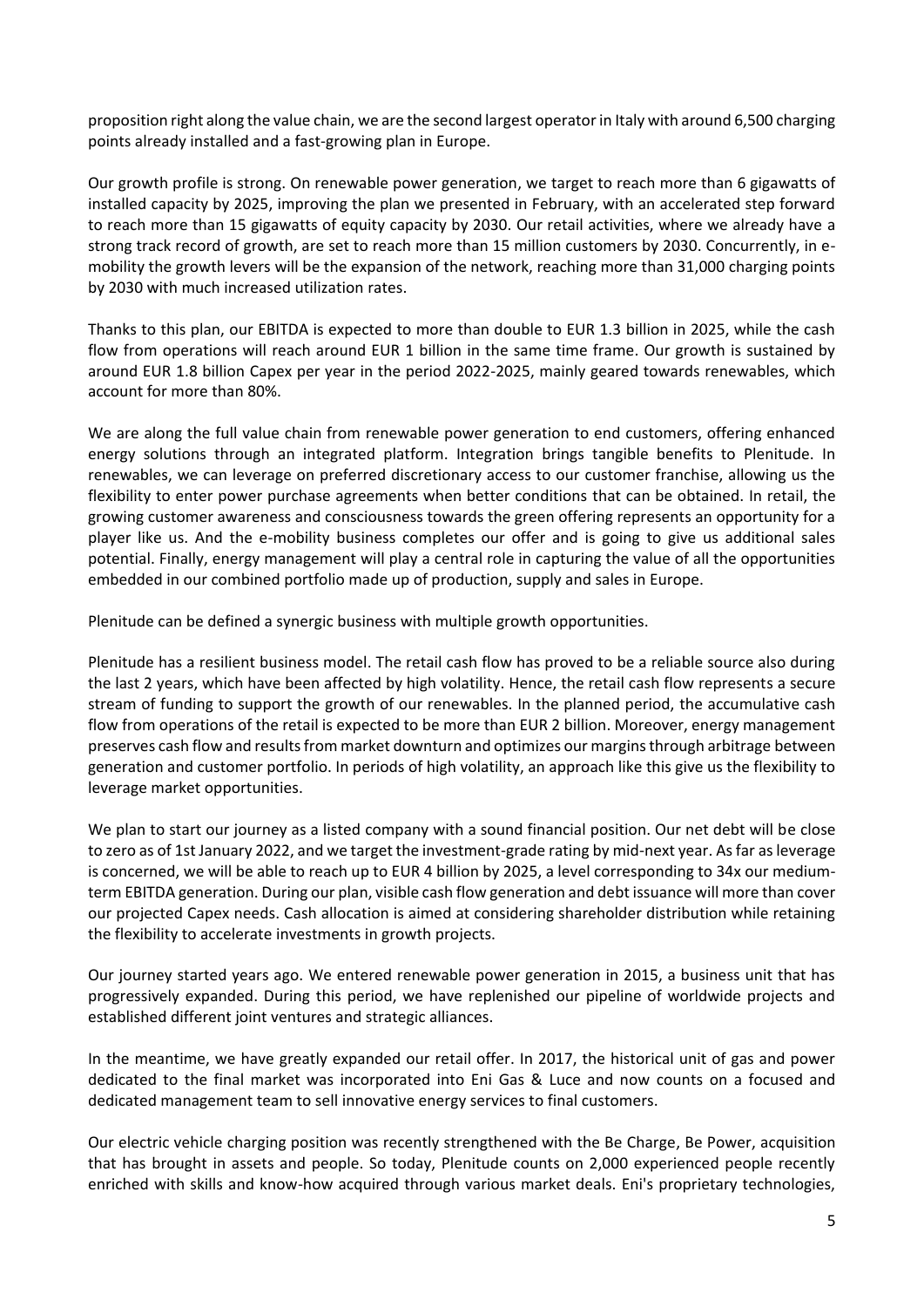engineering, project management capability and skills will continue to serve the new vehicle. Therefore, this new operational structure will unlock synergies while continuing to draw from Eni's know-how and years of experience in developing complex projects globally and across the full spectrum of renewables, retail and emobility.

We are committed to reach net zero Scope 1, 2 and 3 by 2040. We aim to supply 100% of decarbonized energy to all our customers. In Power, we target to fully decarbonize our B2C customers already by 2022 and by 2030, all of our power customers. In 2040, the renewable production will fully cover our customer demand.

In Gas, we will make supply contract with the scope 3 zero emission through offset available to our clients. We plan to introduce biomethane and hydrogen in our sourcing mix over the next decade, with the aim of providing 100% of decarbonized gas to our customers by 2040.

Plenitude has a clear and compelling ESG proposition based on the United Nations Sustainable Development Goals that spans from community and charity supports business decisions. We embedded in the company bylaws our commitment to be accountable and transparent about the social and environmental impact of our activities, becoming a benefit company.

Governance. The company has a Sustainability Officer, and ESG KPIs are included in the top management performance evaluation. People will nurture diversity and inclusion across the organization, and we pledge to attract upskills and retain talents.

Business Sustainability. Operations and activities as conceived sustainable by design from energy production to its responsible use. Digitalization is a great asset to increase efficiency in the company and with our customers.

And now let me present to you the team who will provide you with deeper insights into Plenitude. Alessandro Della Zoppa, Head of Renewables, will talk you through our strong renewable pipeline to fuel growth. Mauro Fanfoni, Head of International Markets and Business Development, will present you our leading retail business and its multiple growth levers and our e-mobility strategy. And Nicola Giorgi, Chief Financial Officer, will provide you with Plenitude's financial framework. Together on the stage with us, I'm pleased to introduce you to Giorgia Molajoni, Head of Sustainability, Identity and Digitalization and Pasquale Cuzzola, Head of Italian Retail Market. And later, we will all be available for the Q&A.

Alessandro, it's over to you.

**ALESSANDRO DELLA ZOPPA**: Thank you, Stefano. And good afternoon. My name is Alessandro Della Zoppa. I've been working in Eni for the last 25 years in the gas and power division, and I was head of energy solutions, the business unit we founded in 2015 when Eni decided to concentrate all our experiences and capabilities in the renewables sector.

In 2021, we have integrated these experiences into Plenitude, which has really marked a strong acceleration in our growth. We revised upwards our own targets. And we now have 1.2 gigawatt of installed capacity globally, which is 4 times what we had at the end of 2020. Growth has been particularly strong in Italy, France and Spain, which are the main retail markets accounting for 60% of the overall capacity.

In renewables as Stefano said, we have an ambitious target of growth, exceeding 6 gigawatts of installed capacity by 2025 and 15 gigawatts by 2030 through a credible pipeline of projects that we are enlarging every day. Our growth will be diversified across all conventional renewable technologies: solar, onshore and offshore wind, with a close attention to new technologies such as floating offshore wind, storage, energy from waves and so on.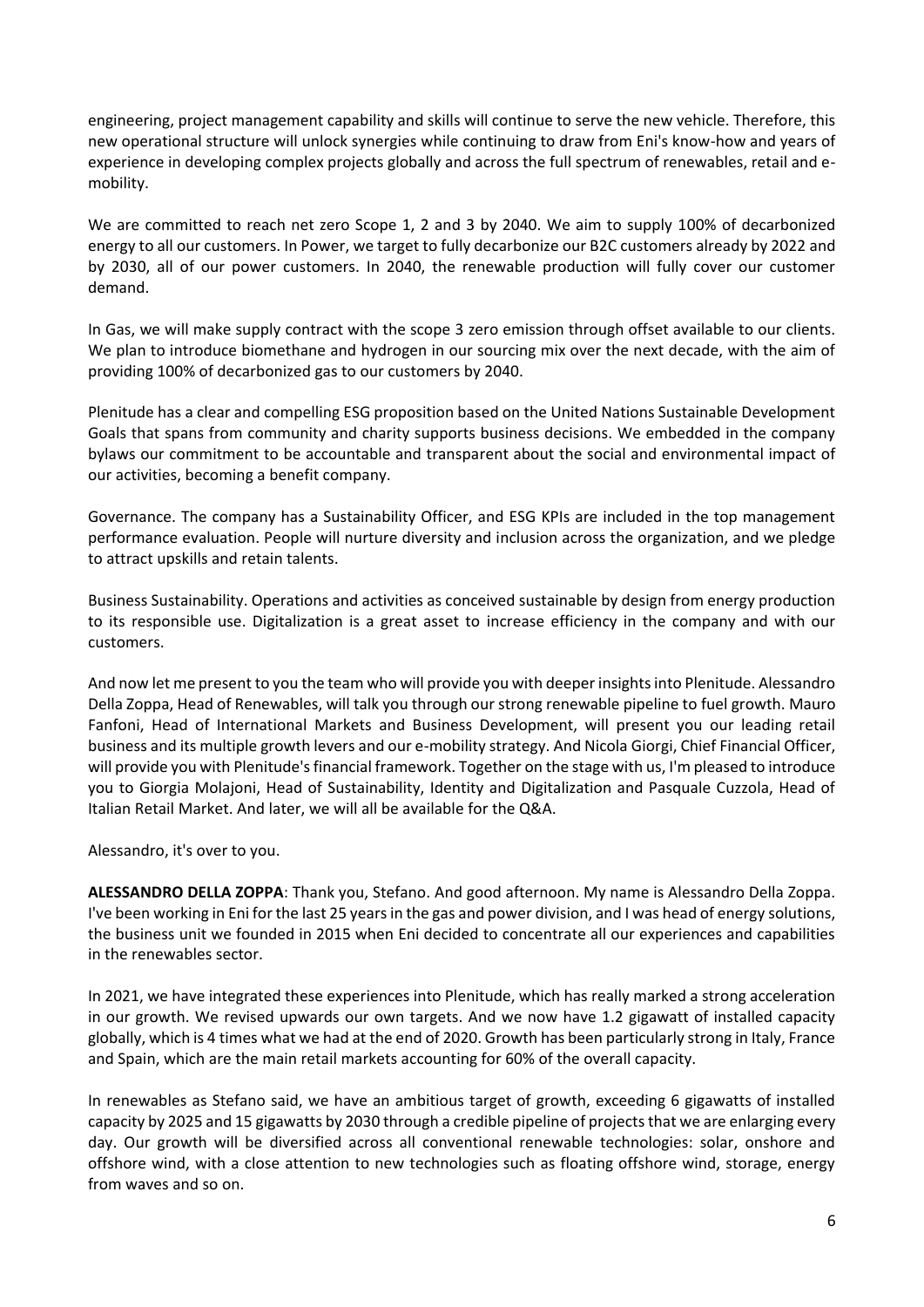We also have a wide geographical footprint. However, our growth will follow well-defined strategic drivers.

The first and most important is the integration with retail operations. 60% of our target installed capacity is today and will remain in countries where we sell electricity to our final clients such as Italy, Spain and France. In these countries, our renewable generation is expected to reach 25% of the electricity sold to our retail customers in 2025. From my perspective as a producer of green electricity, this 25% means having a substantial space left to sustain further integrated growth in these countries.

Other drivers for growth include 2 important country-specific factors. First, in our countries, there is strong support by the government for the renewable industry. You see here the U.S., the U.K. for offshore wind in addition to Italy, France and Spain. And second, these countries are attractive investment destinations, thanks to mature electric markets, an established history of renewable generation, well-developed grids, and the reliable supply chain. Furthermore, in order to deploy our competitive advantage, we select countries where Plenitude can build a strong partnership that help us to accelerate our growth, and countries where Eni has already an established presence that can be leveraged to Plenitude advantage, both in terms of institutional relationships and local competencies.

This is important. Being part of Eni also defines our business model and core competencies. We are not a pure developer. We don't develop projects in order to sell them. We invest in projects with the idea to build and operate them for the long run and sell the electricity generation, preferably to our own clients.

To do this, our team can leverage Eni's traditional capabilities to our advantage, particularly in the project execution phase, the management of complex supply chains, the deployment of new technologies, and health and safety best practices in management systems. Today, we have a team of 200 experienced professionals, including the local team of developers that we have recently acquired through M&A and who have developed projects for many years. Our goal is to increase this size up to 300 people by the end of 2025.

Our entry in the offshore wind segment may offer a good example on how Eni's traditional capabilities come to fruition. Offshore wind is a segment that is expected to grow exponentially. You see here a projection by IRENA, but it's also a segment with strong barriers to entry, both technical and financial, which fit well with Eni's DNA. Eni has developed over time all the skills required to be a leading offshore wind players: offshore operations; relationship with key suppliers that are often the same as in the oil and gas industry; deployment of new technology, for example, the floating offshore wind technologies that will unlock new markets and new geographies; the ability to work in partnership with leading market players and of course, our financial strength.

With this in mind, we entered the Dogger Bank project in the U.K., which is the largest offshore wind project in the world. And we entered right at the beginning of construction in Phase A and B. And we follow up very recently with Phase C together with experienced partners like Equinor and SSE.

Of course, we want to enlarge our footprint and build on the Dogger Bank experience, also entering new project from the very early stages. To this extent, in recent months, we have built new partnerships to participate in incoming lease tenders, for example, in Norway, in Scotland, the north of France, and other countries.

If we look now to our pipeline of projects in further detail, we have more than 10 gigawatts of identified projects under development, of which more than 5 gigawatts are projects in operation, under construction and at the mature stage of development. The pipeline is therefore 1.6 times bigger than our 2025 installed capacity target of 6 gigawatts, allowing us to be very confident with our growth objectives. Our pipeline is currently diversified in terms of technologies and countries with higher exposure to solar project going forward, since the countries we are going to operate in are focused on the development of this technology.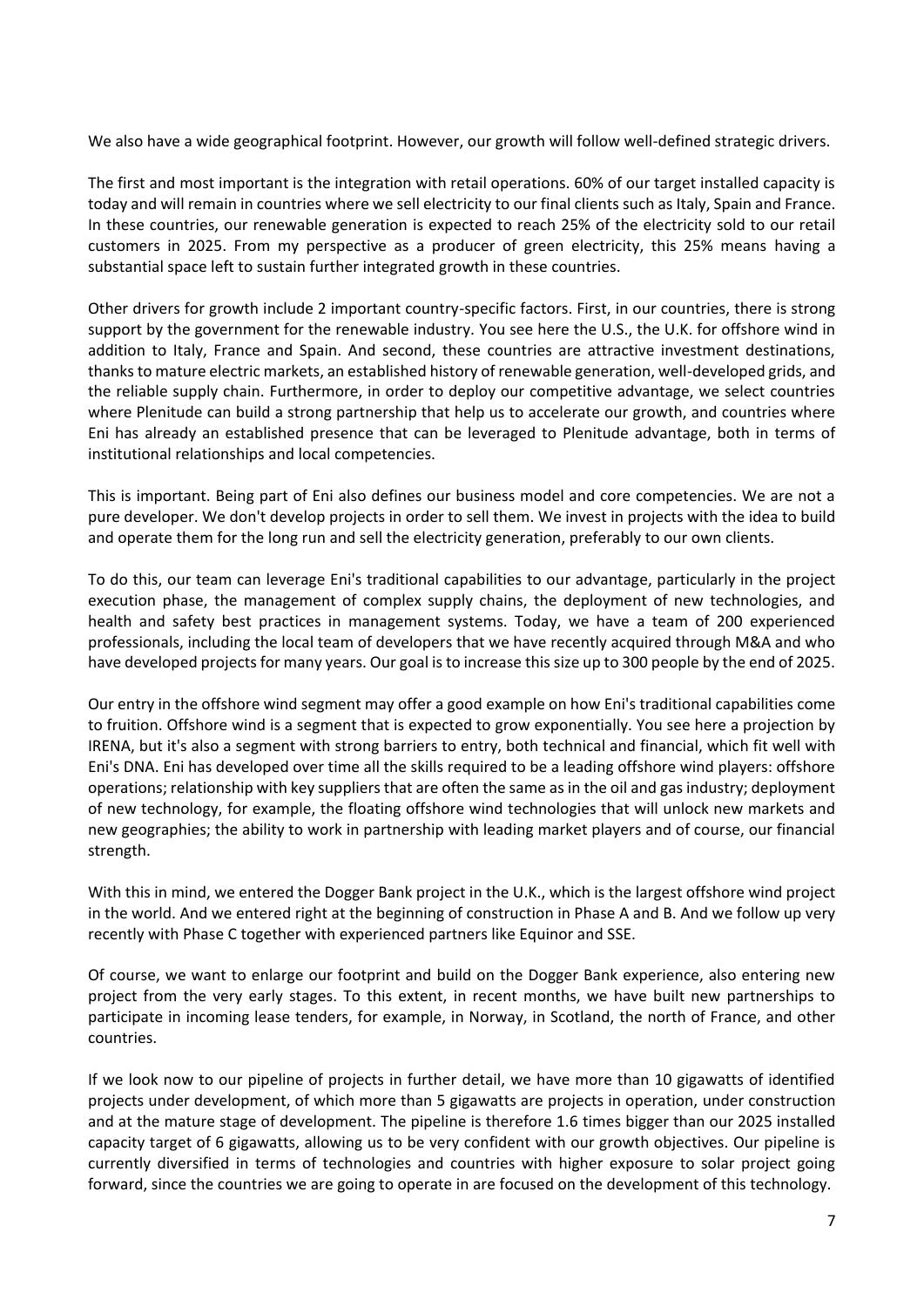On the top of this pipeline as I mentioned, we are also planning to participate together with partners in multiple tenders for offshore wind capacity with the potential of more than 2 gigawatts in our share, which are not included here and will be deployed in the second part of the decade. This pipeline will support our plan to add 1-1.5 gigawatt per year to reach our 2025 target. Well-defined, high-visibility and mediummaturity project will support growth in the shorter-term, while we continue working on a significant number of already identified projects that are part of our pipeline and will sustain our growth going forward.

The growth of the industrial plan goes hand in hand with the growth of key financial metrics. Starting from a breakeven this year, we target an EBITDA of EUR 0.4 billion in 2025 and a cash flow from operation of around EUR 0.3 billion again in 2025. Our Capex plan of EUR 5.9 billion in the '22-'25 period is balanced and well diversified internationally and across technologies.

For ease of reference, consider that this plan will raise our EBITDA to EUR 530 million in 2026, so the first year following the plan, resulting in an EBITDA-Capex ratio of 9%.

And now I leave the floor to Mauro.

**MAURO FANFONI**: Thanks, Alessandro. And good afternoon. My name is Mauro Fanfoni. I've spent the last 15 years with Eni, the whole time in energy retail in Italy and other European countries. It is my pleasure today to present our retail and e-mobility businesses.

Let's first take a look at the well-established retail business of Plenitude. We have run the retail business in a number of European markets for the last 15 years and recently added Spain and Portugal through the acquisition of Aldro, which was completed in April 2021. We now operate in 6 countries under different brands, which we shall progressively rebrand to Plenitude.

Our retail business will record 100 terawatt hours of power and gas sales in 2021. We count today 10 million customers, 7.8 million in Italy and the rest in international markets. The EBITDA of our retail business is expected to settle at EUR 0.6 billion in 2021.

Along with the increase of the international footprint, our retail business has progressively enriched its product range to satisfy the evolving needs of our customers. In our effort to serve our customer broader energy needs, we have partnered with a number of leading equipment and device manufacturers and have sealed near-industry partnerships with insurance and telco players to build bundled propositions. We've also made selective acquisitions to incorporate critical know-how and jump start in new markets such as distributed generation and energy efficiency upgrade. A complete suite of products drives higher gross margin per customer and lower churn on energy supply, contributing to the growth of our retail business.

Let's now turn to our retail growth targets and to the levers we are going to pull in order to achieve them. We are targeting 11.5 million customers by 2025 and more than 15 million customers by 2030. Our customer base will feature an increasing share of power customers, which are expected to represent nearly 2/3 of our customer base by 2030, consistently with the trend of electrification of consumption.

We shall pull a number of growth levers. The first 3 are focused on growing our customer base and adding more power customers. The next 3 are linked to the growth of revenues from services. Let me comment in more detail each growth lever.

Starting with international expansion, we target to grow our customer base in international markets by 60% by 2025. In order to do so, we shall leverage our Plenitude global brand and our distinctive positioning; an integrated energy player in renewables, retail and e-mobility. We will also share key retail platform as well as the core capability we have successfully developed in our domestic market.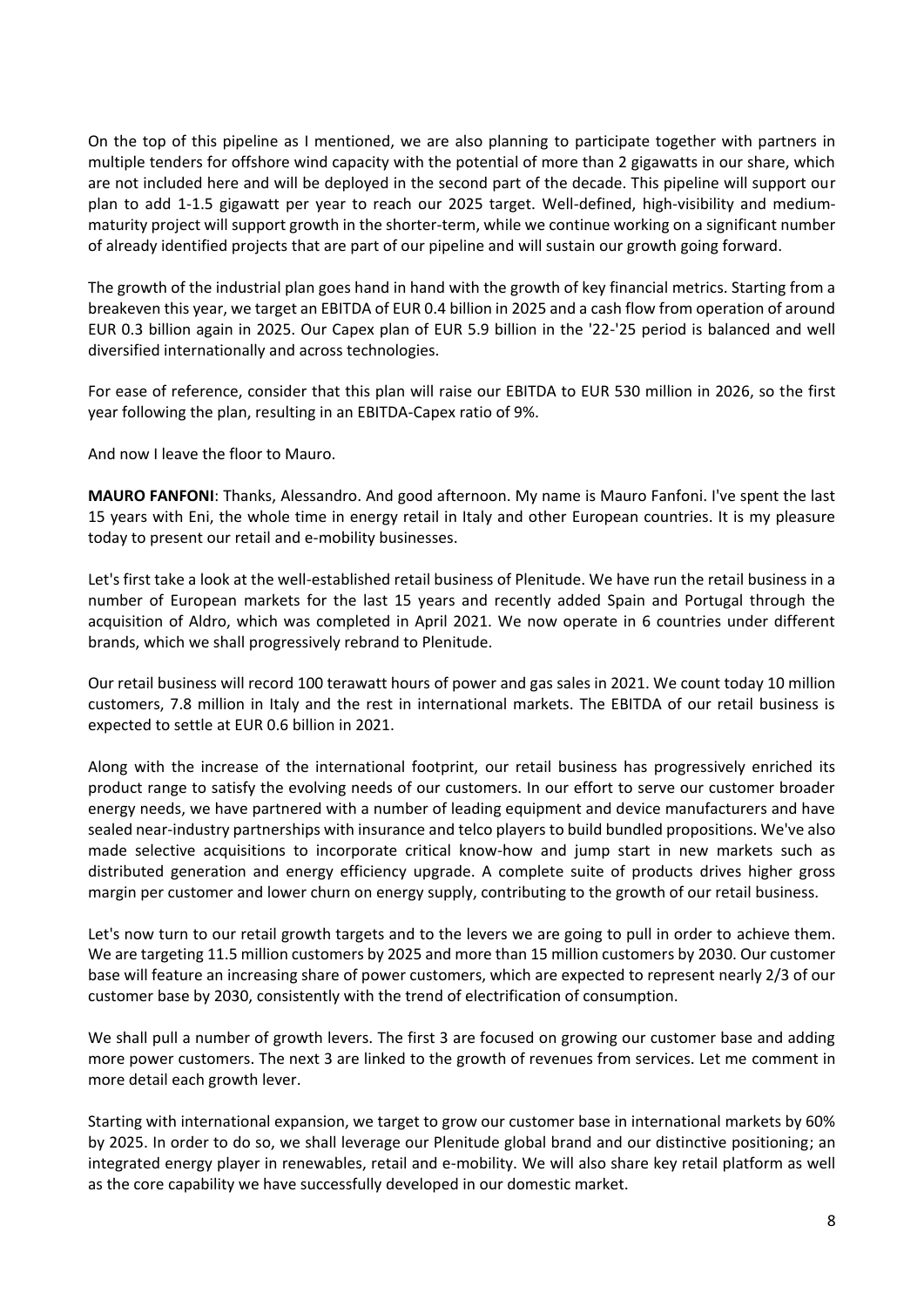With respect to power growth, we target to increase the number of power customer by 50% by 2025. Where we have a sizable gas customer base, namely Italy, France and Greece, we are already leveraging a dual commodity proposition to our 6 million gas customers. A boost to power sales growth will come by marketing our renewable generation to corporates through long-term power purchase agreements, and to consumers by building a green premium proposition. Energy efficiency, distributed generation and customer side energy management services are expected to gain traction in the context of the energy transition.

We target to grow our revenues from services by 30% by 2025 and to enable customers to access our full range of services in all the retail markets where we operate. A wide range of energy efficiency solution will still be core, as customers are willing to both reduce their commodity bill and their carbon footprint. In distributed generation, we will extend the full range of products for consumers to all our markets and will promote energy communities. With an increasing need to involve the demand side to balance the power grid, our focus will be on managing customers' demand and on monetizing the flexibility embedded in their resources within demand response programs.

Lastly, let's take a look at the key financial targets of our retail business. We target an EBITDA of EUR 0.8 billion and cash flow from operation of EUR 0.6 billion by 2025. Our growth will be sustained by EUR 1 billion Capex plan for the period of 2022-2025. All-in-all, our retail business displays a growing cash flow generative profile.

Let me now illustrate our integrated e-mobility strategy. Thanks to the recent acquisition of Be Power, we are now one of the fastest-growing and most integrated electric vehicle charging players in Europe. We currently have around 6,500 charging points installed in Italy with premium locations in the largest cities. In addition, we have secured location for a further 6,500 charging points, which come into operation at a rate of 300 charging points per month. The average concession length of our location is around 12 years.

We are now building our international presence, leveraging the existing Eni station network through commercial partnership with a strategic player and by participating in large public and private tenders. Our focus internationally will be on building a network of fast and ultrafast charging points. We are planning to take advantage of public policies such as the funds provided by Next-generation EU. This will allow us either to reduce the Capex outlays to achieve our target number of charging points or to accelerate the deployment of our network.

We are an integrated player of EV charging, able to capture margin across the value chain. We operate as charging station owner, charge point operator and mobility service provider. As a charging station owner, we have land rights, own the charging station, source energy and sell the recharge service. As a charge point operator, we operate our and third parties' charging points through a proprietary digital platform. As a mobility service provider, we provide all customer-facing services such as charging station localization and customer payment handling through our app.

Accordingly, we have the flexibility to run different business models. The full ownership and operatorship of public charging point is our preferred business model, which will attract most of our e-mobility Capex and generate most margins. However, we can also target B2B customers and third-party charging networks by operating their charging points, thanks to our fully scalable digital platform.

Our e-mobility business is synergic with retail and renewables. A capillary network of charging points will result in increased visibility of our brand, providing ample opportunities to grow our retail customer base. In addition, we will source power for electric vehicles recharge from our renewables, so to generate an additional route to market.

On the other hand, we will be able to leverage the strong relationship with our 10 million retail customers to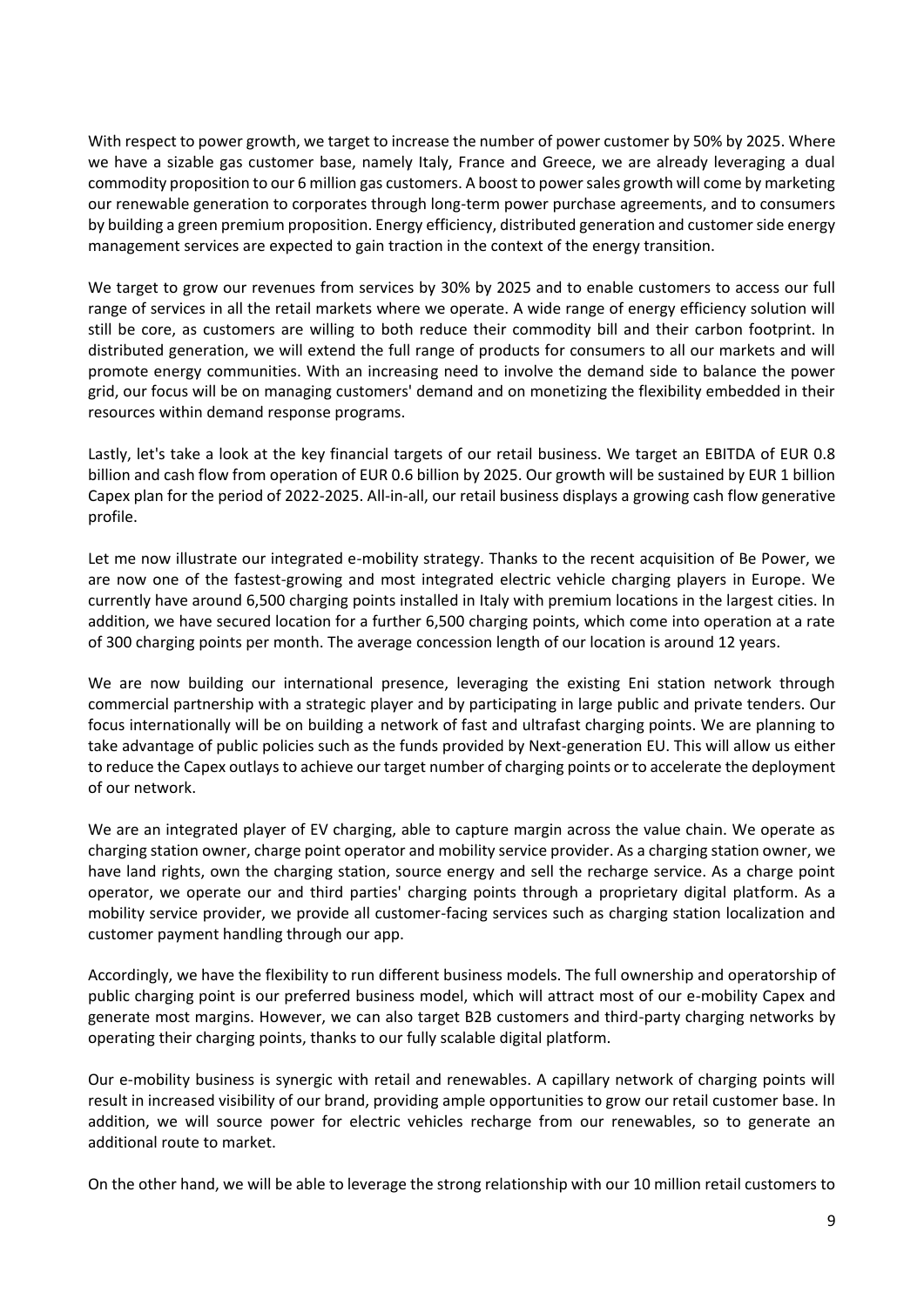drive higher utilization rates of our EV charging network. We will do so by building bundled proposition and providing a seamless customer experience. Besides, our e-mobility business will benefit from a preferential access to our B2B customers willing to install EV charging points at their premises.

In conclusion, our e-mobility business is a high-growth revenue stream. We target to roll out most of our EV charging network by 2025, topping 27,000 charging points in operation, recording in the same year sales of EUR 600 million and an EBITDA of around EUR 100 million. From 2026 onwards, the growth of our charging network is going to slow down while we plan to take advantage of the increasing penetration of electric vehicles to boost the utilization rate of charging points. The higher utilization rate, which is a key driver of the business profitability, will produce positive free cash flow starting from 2026.

Thanks for your attention. Now I leave the floor to Nicola.

**NICOLA GIORGI**: Thanks, Mauro. And good afternoon. My name is Nicola Giorgi, and I've been working for Eni for around 20 years with different managerial experience in the field of finance.

Let me first start with a few key highlights. Plenitude offers a solid financial framework. First, we have an ambitious but credible business plan that is driven by renewable growth targets and supported by positive cash flow from our strong retail customer base. Second, we have a robust investment approval process with strict return threshold and targets in all our businesses. Third, we will be an independent financial company with disciplined financial policies. We will be net debt close to 0 as of 1st January 2022 and target an investment-grade profile with leverage between 3x and 4x during the investment period.

We plan to put a dividend policy in place that will allow the distribution of capital to investors while retaining flexibility to invest in growth projects, and we will be more specific about this in the future. Our aim is to offer investors an attractive total shareholder return through significant growth in earnings and the distribution of dividends, but always giving priority to grow commitments and an investment-grade profile.

And finally, a key pillar of our solid framework is embedded hedging from the integration. Our energy management team is able to optimize the flows between our sources of production and our centers of consumption. The system is articulated and well-suited to handling multiple asset classes, ranging from more traditional assets centralized and distributed renewable generation and retail and business customers to the emerging ones that Plenitude is already developing in Italy, I mean utility and consumer scale storage and vehicle to grid, with plans to replicate them in the core retail geographies. The integration of all those asset classes into our energy management portfolio gives us the ability to identify and execute optimization activities and extract additional monetary value from the management of flexibilities and system option. We are a company that generates substantial EBITDA and cash flow from operations, thanks to retail business.

In terms of key financial targets, for the single businesses, we expect both EBITDA and cash flow from operations to more than double between 2021 and 2025. Yearly EBITDA growth to 2025 will be solid and continuous, with no significant front-loading or back-loading of the results. We envisage a significant Capex plan of EUR 7.3 billion with a yearly average of EUR 1.8 billion between 2022 and 2025, financed in part by the cash flow from retail activities and in part by debt.

We have in place our strict return thresholds and targets. We want to outperform the WACC after-tax of our new investment in renewables by a minimum of 200 basis points, by leveraging integration with retail business in terms of a route-to-market in the countries of co-presence. In addition, we can pursue opportunities arising from strategic partnerships with operators who are leaders in the market, especially in the offshore wind sector. In retail B2C, we target a 6% annual growth in gross margin between 2021 and 2025 driven by higher customer base, more focus on power super users, and an increasing unitary margin to EUR 130 per customer by 2025.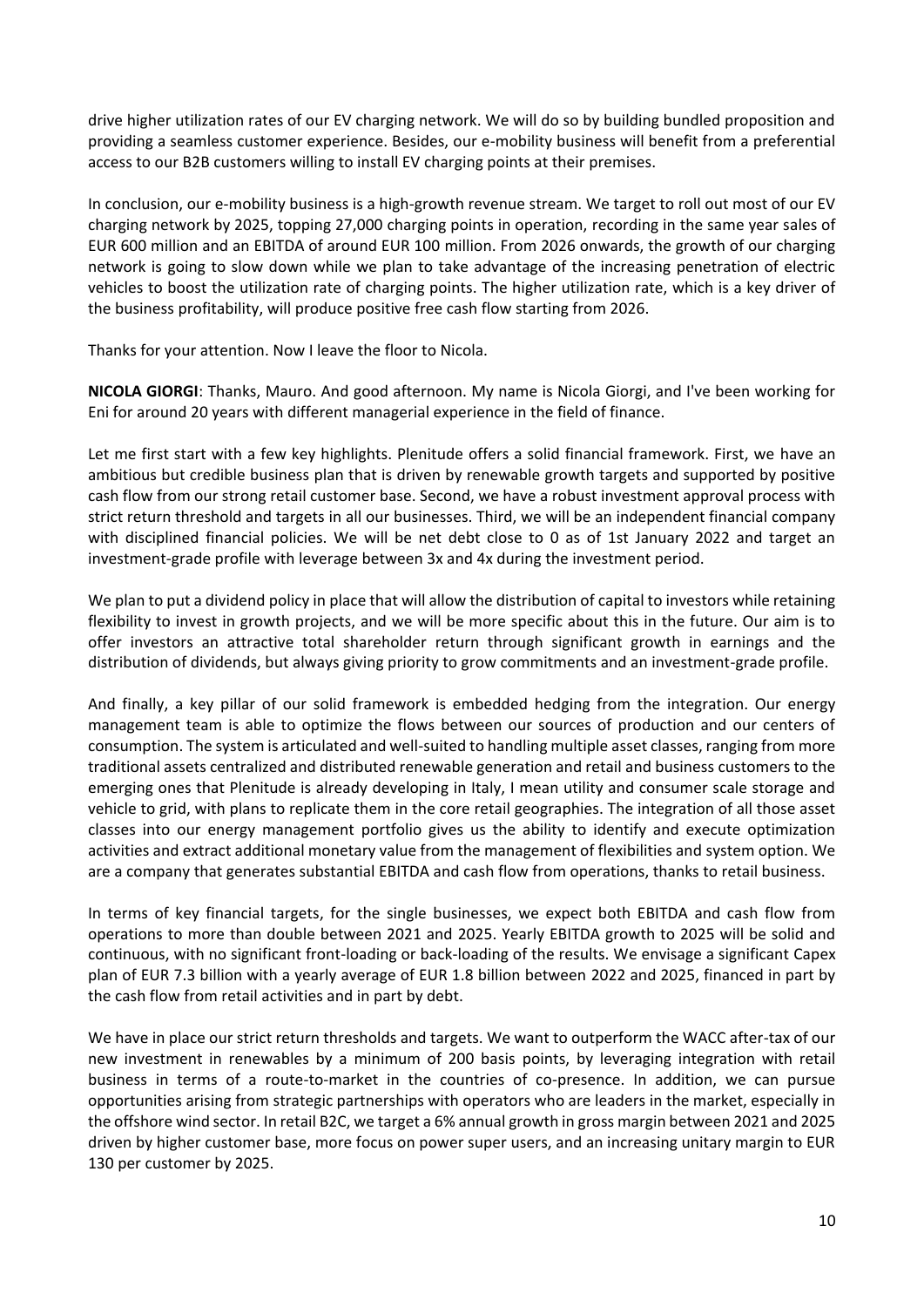In e-mobility, we are targeting an 8% to 13% utilization rate in the medium-term versus the 6% required to have Capex breakeven in a 3-year time frame. In other words, every charging station is repaid in 3 years if it runs for 1.5 hours every day, and our target is to have them running for 2 to 3 hours daily.

So all in all, we will be able to offer investors attractive total shareholder return that are driven by the strong growth in value-added megawatts, the increasing value of our retail customer base and e-mobility. All of this will result in attractive growth in EBITDA and earnings.

And now I hand back to Stefano.

**STEFANO GOBERTI**: Thank you, Nicola.

So to conclude, Plenitude is a sizable, growing, clean energy platform that integrates generation of renewables, energy solution for customers and a widespread electric vehicle charging network, with a business model designed to deliver value. In our journey, we will support our clients to reduce their carbon footprint in a joint effort to decarbonize energy consumption. We believe Plenitude and its unique proposition respond effectively to the emerging trends of the energy market. And now let's watch together a short video summary before moving into the Q&A session.

### **Q&A Session**

#### **Corporate Respondents**

Claudio Descalzi, CEO Eni Francesco Gattei, CFO Eni Stefano Goberti, CEO Plenitude Alessandro Della Zoppa, Head of Renewables Plenitude Mauro Fanfoni, Head of International Markets & Business Development Plenitude Nicola Giorgi, CFO Plenitude Pasquale Cuzzola, Head of Italian Retail Plenitude

**MARTINA OPIZZI**: We will now start our Q&A session. I kindly ask you to raise your hand and announce your name and organization.

So let's start please.

**MASSIMO BONISOLI, EQUITA SIM**: Thank you for the presentation. My name is Massimo Bonisoli from Equita. I have 2 questions, one regarding retail. I see very interesting rate of growth by 2025 in major KPIs. Just to understand the evolution of the EBITDA in 2022 and 2023, given the evolution of gas prices just at the end of this year and the liberalization of the market, so how do you see the retail EBITDA going into 2025?

And the second question regarding the charging grid, in the sense that very appreciated the number of hours needed to be at breakeven and to reach your EBITDA goal. Just to understand how would be the EV penetration in Italy into 2025, to get that level of number of hours to get to the 100 million EBITDA.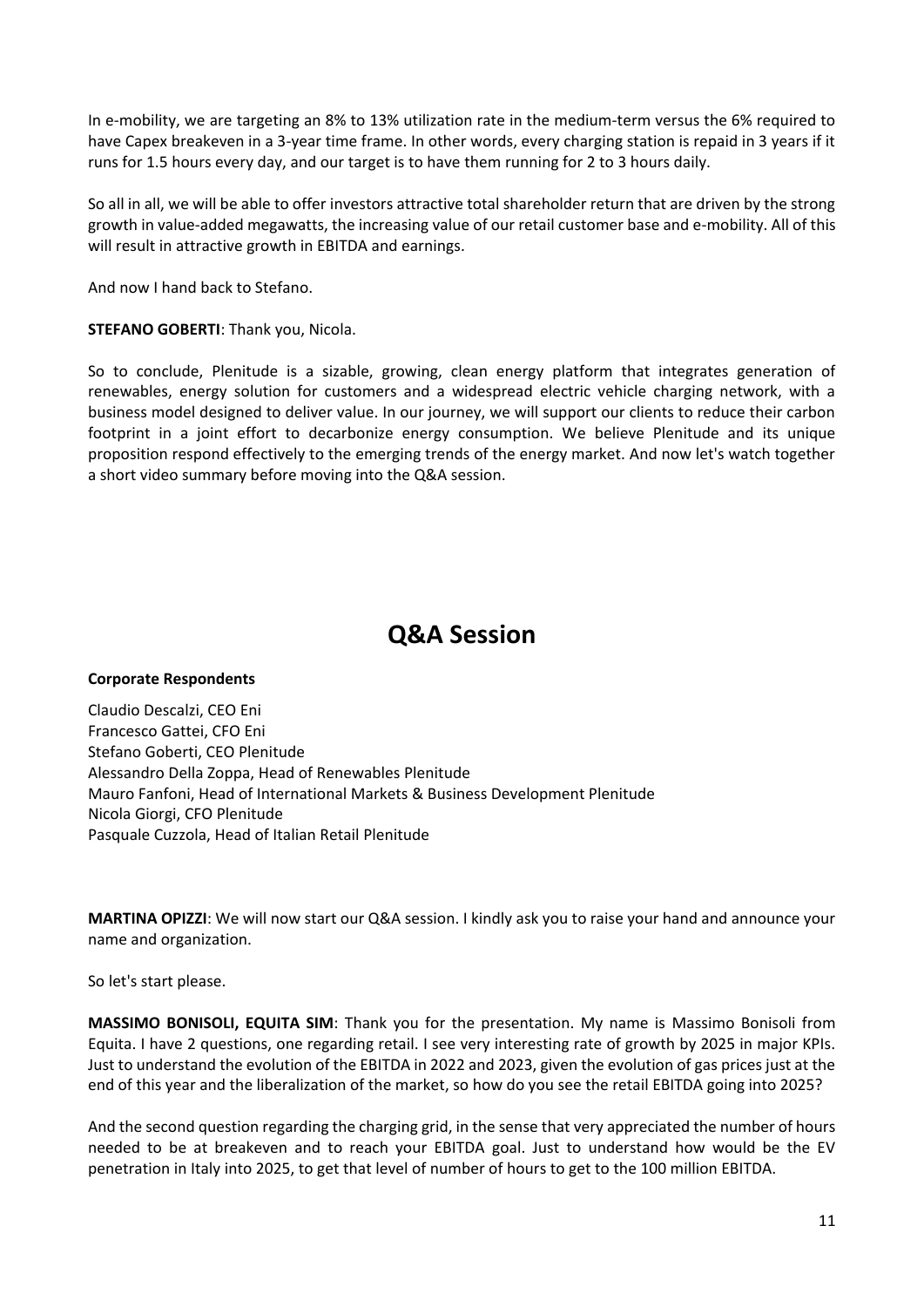**STEFANO GOBERTI**: Thank you, Massimo. So the first question regarding the EBITDA of the retail activity, we showed on the screen that the number is growing. What we said is that the growth will be most regular. So no back-loaded or front-loaded, so say, a progression that will go by year in a normal way, okay? So I would not anticipate any specific number on the 2023 because it will be premature. But regarding the volatility of the scenario, as we said, we have a strong energy management activity and team in place that can not only absorb the negative effect of the volatility, but in period of high volatility, capture the opportunity that this volatility can offer.

The second question on the electric vehicle penetration, of course, we have assumption in our plan, and we have elaborated assumption based on different scenarios. We thought it was very important to give you an idea of what it is there, the breakeven, so the number of hours every single charging point need to run in order to get to breakeven. And as we said, we see that by 2025, we are running at the double or 3 times that breakeven. But for the exact number of the assumption on the vehicle penetration, maybe I ask Mauro to give you some light.

MARTINA OPIZZI: Mauro Fanfoni.

**MAURO FANFONI**: The most relevant figure is EV penetration in 2030. As we explained, there will be a strong buildup of EV charging network up to 2025. And this will anticipate, and this must be the case in order to have EV sales increasing. So we assumed an average scenario in 2030 which is around 6 million EV in circulation, which is average. You are like 3 to 9 as extreme scenarios. We took an average scenario. And that's the most important figure, not the 2025 one because it's exponential.

STEFANO GOBERTI: Thank you, Mauro.

MARTINA OPIZZI: Next question.

**ROBERTO RANIERI, INTESA SANPAOLO**: Roberto Ranieri from Intesa Sanpaolo, and thank you for the presentation. I have a question on retail business as well. My first question is on the dual offer and the offer you are doing to the clients. And you also talked about an electrification of consumption.

So my question is if the electrification would be very heavy and very fast, do you have any additional options in term of offer to the clients to balance any potential margin reduction? I'm wondering for instance, I'm thinking about value-added services or others.

My second question is on renewables. Very very high, the growth, the capacity growth up to 2025, and more than that up to 2030. We are suffering, the operators are suffering from some cost inflation and also the bottlenecking in the equipment supply. So I'm wondering if your business plan is also including in this context? Or if you have any other potential counter measures in order to speed up the investments and capacity development?

**STEFANO GOBERTI**: Thank you Roberto for your questions.

On the retail, of course as we said at the beginning of our presentation, we see a progressive electrification of the consumption and increasing demand of electricity from the customers. In our planned assumption, we did not take into consideration the positive effect of the liberalization in the electricity market. Because electrification and the liberalization of the power market is announced and then maybe some time delayed. But in order to give you a clear picture of the value of having a client in the power, but also in the gas, [...] but in the power and the extra services we can add to this client, I'll leave to Pasquale to give you some light...

**PASQUALE CUZZOLA**: Yes, thank you. In our 4-year plan, we have incorporated a growing competition scenario. In line with market trends, we progressively switch from regulated tariff to free market. But the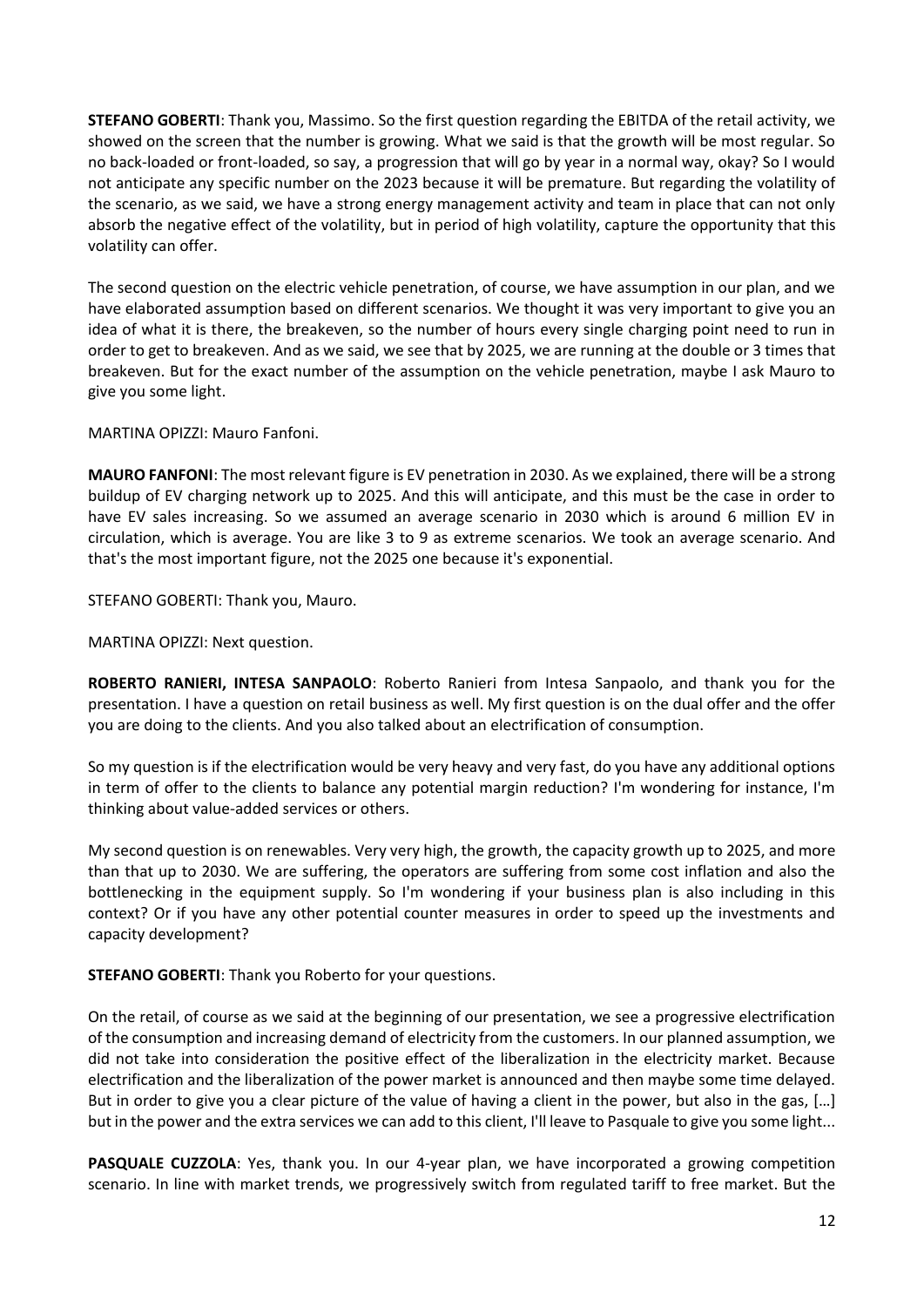reason why we still grow in the next years is because we will be growing in value-added services. We have already reached 20% of our EBITDA with value-added services. And we still, we believe that they will be more and more important in the next years. We are somehow replacing the reduction of the margins for the commodity with value-added services that we can provide to our customers.

**STEFANO GOBERTI**: Thank you. Instead, on the second question on the renewable and the trend for cost inflation or delay in the supply, to provide components for the construction of the project, I'll give it to Alessandro to handle.

**ALESSANDRO DELLA ZOPPA**: Yes. Thank you. In fact, the renewable sector has experienced a significant cost inflation starting from, I would say, the end of 2020. We don't expect this to last up to 2025 or 2030. So we don't expect these to really impact our mid to long-term objectives, even if we have included the cost inflation in our financial targets. In addition to this, what would be really very important is the reaction on the revenue side because you have seen a strong reaction in the spot prices of electricity, but what happens to the long-term price of PPA is less visible because it's a less liquid market. Still, it's important for renewable.

And you may have a hint on this, if you look at the last auction in Spain for wind and solar capacity. In October, prices awarded to this auction for a 12-year contract going forward were 20% to 30% higher in respect to the prices awarded just in January this year, so 10 months ago. This means that revenues are also reacting to this, okay? So we expect that the 2 phenomenon should compensate one and the other in the short term, while in the long term, we don't see this trend going forward.

**STEFANO GOBERTI**: Yes, Alessandro, thank you. And I think also here, we can appreciate the benefit of the integration in our model, the possibility to wait to enter PPA today because we have a customer franchise. So an internal corporate PPA, if I can say it this way. So we can take the final investment decision in the project, but we have already the client. We don't need to wait for a power purchase agreement to be signed and then to stuck to that price. So this, to me, is a particularly important synergy benefit of the integration that the pure renewable cannot have.

**ALESSANDRO POZZI, MEDIOBANCA**: Alessandro Pozzi, Mediobanca. I have a few questions. The first one is on the geographical reach of Plenitude. It looks like you're shaping the business through 3 different business lines. And you go from U.S. to Australia and Europe with different business lines. And I was wondering, in some countries, you probably have long generation. In others, you have long sales. So how do you manage the imbalances in different regions? That's the first question.

And the second question is, if you look at your retail clients, I think you were aiming to get to EUR 15 million by 2030, which is a very, I think, ambitious plan from the EUR 10 million of today. And I was wondering, does the M&A going to -- you take into account M&A or just pure growth? And the final question on the dividend. Can we talk about dividend policy? Have you already set one?

**STEFANO GOBERTI**: Thank you. Thank you. Okay. I forgot the first question in the meantime.

**ALESSANDRO POZZI**: Geographical reach.

**STEFANO GOBERTI**: Geographical reach. Okay. As you've seen, we want to combine the renewable with the retail presence. And this is in Europe, mainly. So in Italy, France and Spain, and then we see where else in Europe. Because the combination, of course, it is the extra added value we can have in this situation. We are short of renewable production, and we like to be short in renewable production because Alessandro explained before, we have the possibility to grow and have the internal customer franchise to leverage on. But also, we go in other countries as pure renewable where we can deploy a competitive advantage.

For instance, the knowledge of the local context, the possibility to leverage of the presence, historical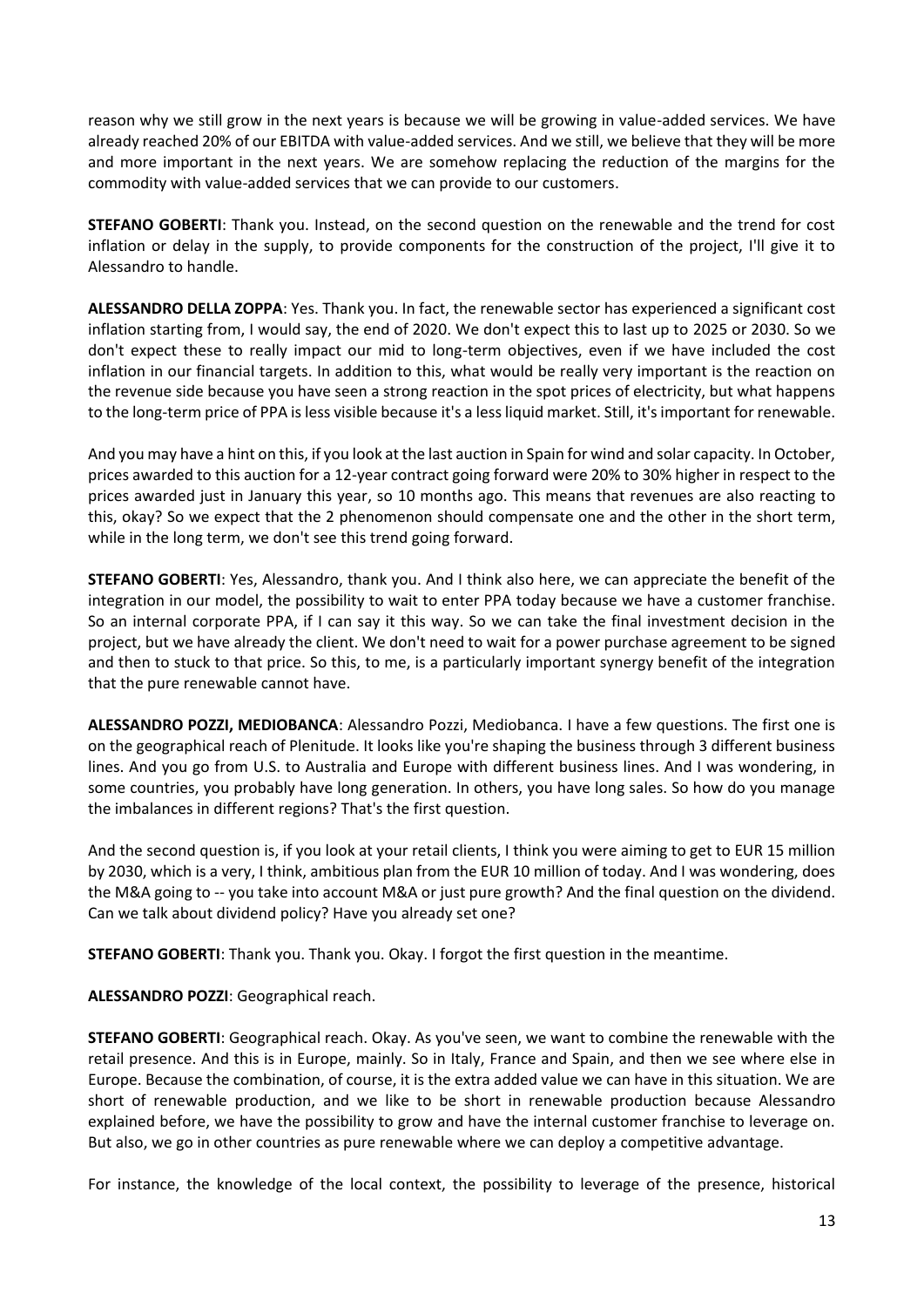presence in that countries like for Kazakhstan, where, for instance, we have revenues in local currency, and we can hedge with our upstream presence there, for instance. Other can't do that because they are not in Kazakhstan. Or in other areas in which we can deploy the competitive advantage being part of a group such as Eni because the technological requirement, the know-how, the skill, the project management capability are required like the offshore wind, for instance, in the Northern Europe or other countries in which we operate through, mainly strategic alliances because we see great opportunity offered by the contest, by the situation. I'm referring to the U.S., for instance, okay? And this is the first question.

Then on the dividend -- no, the second question was on?

ALESSANDRO POZZI: That one.

**STEFANO GOBERTI**: This one. Okay. And the dividend, I'll leave it to Nicola to rephrase again what he said during the presentation, Nicola. […] Okay. I'll say it myself[…]. We said that we will be clear and more specific on the dividend policy at a later stage. Today, we can only anticipate that we are thinking of a capital allocation, cash allocation that will provide for a dividend distribution, but our goal is to preserve the flexibility of the growth and to maintain, of course, the investment-grade profile of the company.

**ALESSANDRO POZZI**: And the point on M&A, you have a substantial Capex and does that include M&A? Or how does M&A are in the equation?

**STEFANO GOBERTI**: Meaning on the retail client growth, right? So in the first 5 years, the 4-5 years of the plan, we don't see any specific target. And of course, there will be some opportunity -- occasion that we can attack and grab. And in the second part of the plan, the second 5 years of the plan, we have embedded some not significant M&A operation in order to reach the 15 million clients.

**ALESSANDRO POZZI**: That will be in Europe or also in other geographies?

**STEFANO GOBERTI**: I would say, for the time being, what we can imagine, because we're talking about after 2025, it will be Europe, mainly.

**MARTINA OPIZZI**: The ladies over there.

**ANTONELLA BIANCHESSI, CITI BANK**: It's Antonella Bianchessi from Citi. Just a question on your strategy. Your proposition is pretty unique because you are long customer, and this is pretty rare. Does this provide you with an advantage in the consolidation of the renewable industry because we have seen a lot of smaller players being taken over and so on. So the fact that you have a customer, is this the strategies? Is this the direction of travel of the company to consolidate in the renewable?

And the other question is on the return in the renewable space, I see EUR 400 million of EBITDA in 2025 after having invested EUR 6 billion. The numbers look relatively small if we compare it to your target of WACC plus 200 basis points. And my last question is on the customer. You have EUR 115 per customer in terms of gross margins, which is actually pretty interesting and pretty attractive. Why you think you can sustain this level of profitability, which is pretty above average, I would say?

STEFANO GOBERTI: Thank you.

**CLAUDIO DESCALZI**: Okay. I just talk about the first question that is, in general, the strategy that became strategy also for Plenitude. So our strategy is to reach all our customers with decarbonized product. That is the first exercise, Plenitude. So we have customers in retail, but we have customers also in mobility. And to really to be able to be efficient and talk about the Scope 3, you have to give and sell decarbonized products. So we have green products in this case, then we have, we are going to have biogas or hydrogen for Plenitude.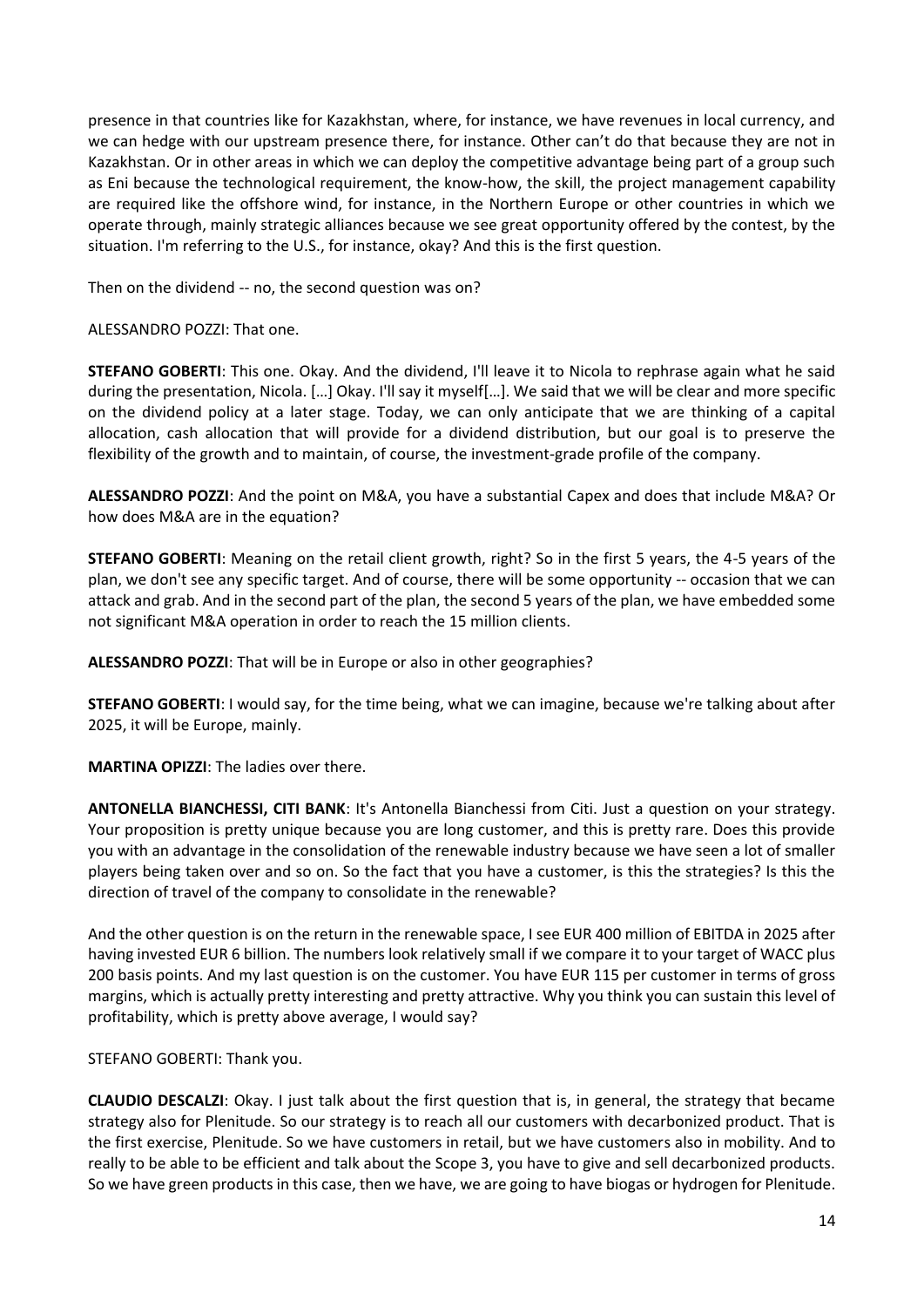Then we have biofuel for mobility and biojet fuel for aviation. So that is the overall strategy. That is the first tool, the first company that we create to reach our customers and to be effective on the Scope 3.

Clearly, we have a lot of customers, and we can do that. That is a big asset for us. And then we link to these customers the product that we produce directly. So we are across the value chain. But that will be overall the strategy of Eni to be effective on the Scope 3. Clear.

**STEFANO GOBERTI:** Thank you, Claudio. Then on the specific synergies, of course, we want to put together the renewable with the client. And as I said, we like to be short of renewable production because, first of all, as I said, we have the benefit of having an internal client customer franchise to which we can leverage on and take our final investment decision on the project without waiting to have secured the power purchase agreement or feed-in tariffs contracts so far. But also there are other clear evident synergies or having the retail with the renewal.

The second one, most evident, is the fact that our retail business is cash generative, so can fuel the growth of our renewable Capex because we can finance that growth. And third, the energy management. We put together different asset classes. We have different flows from production, supply contract, consumer requirement, demand, and so we can optimize all these asset classes, all different level in our portfolio in different geographies, from Italy to France and Spain. So there are a number of synergies, which we have highlighted some during the presentation.

Then on the return on renewable. We have stated which are our target for the investment, the new investments, so 200 basis points on top of our cost of capital […]. If we look at the EBITDA of 2006 -- sorry, 2026, EUR 530 million, I guess, more or less, compared to the investments plan of the 4-year plan. We are at 9% of ratio between EBITDA and Capex spend. When you look at the acquisition that we have done, of course, with the acquisition, the acquisition price, you pay the EBITDA for the life of the project. So it is not fair to compare this cost with the EBITDA of that particular year, in my opinion. But what we've done is, to me, a very successful acquisition because if you take the number of installed capacity that we have acquired with the recent acquisitions, we're talking about 600 megawatts. The cost of those 600 megawatts was EUR 650 million.

Alessandro, if you want to add any other KPI on this acquisition, maybe we can add?

**ALESSANDRO DELLA ZOPPA**: Yes, sorry. In relation to the recent acquisitions we have done this year in Southern Europe, so Italy, Spain and France. For example, take into consideration that the assets already in operation that we both reflected the value, a ratio between enterprise value and EBITDA of around 9, I would say, 9 to 10 times the EBITDA. So I think we paid a fair price in respect to what we got in term of acceleration.

And second comment that I wanted to add to what Stefano just said is that our plan, you may see the detail in the presentation, also includes significant investment in offshore wind. You have to consider that offshore wind differently in respect to onshore, both solar and wind takes a little bit longer in order to generate returns because project construction takes longer. And normally, it's not just that the following year you get the full EBITDA. You need to wait 2, 3 years.

In terms of the margins on the B2C clients, we said EUR 115 gross margin today to increase up to EUR 130. And this, of course, is linked to all the levers that Mauro have highlighted in our presentation. So maybe, Mauro, just to make a short story.

**MAURO FANFONI**: Your remark is correct. The number is pretty high. And the reason, well, lies, first of all, in our balanced channel mix and the effectiveness of our commercial policies and the effective proposition in terms of products and customer service. And on the other side, as we said before, we have a fair share of margin coming from services. So in that figure, you will have a component, which is based on the services we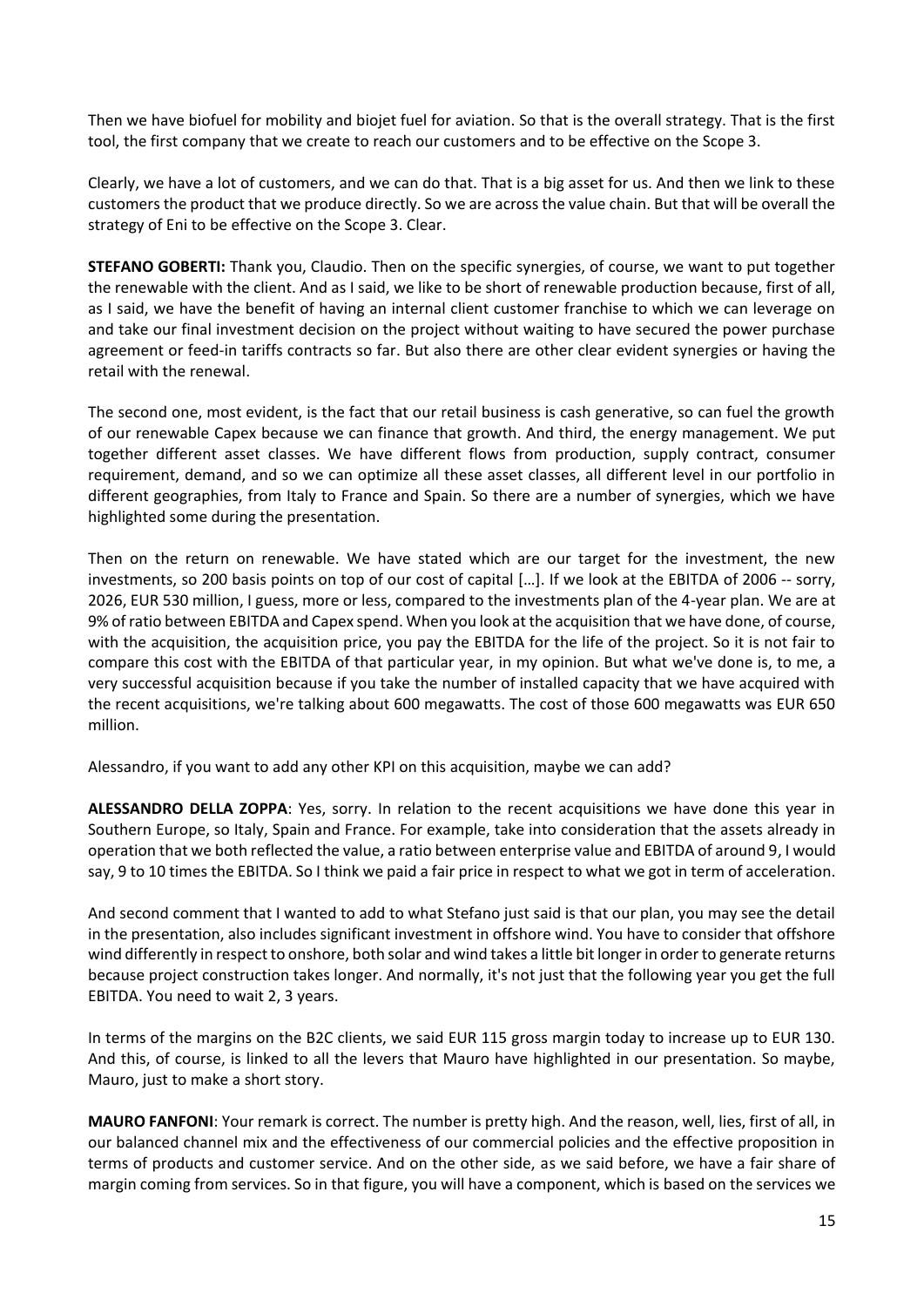can, kind of upsell, to our gas or power customers in order to have, let me say, a higher return on our investment on those customers.

MARTINA OPIZZI: So to the next question. […]

**ENRICO BARTOLI, STIFEL:** Enrico Bartoli from Stifel. A couple of questions on my side. First of all, on the offshore wind again, that is a major driver of your growth for the next years. I was wondering, first of all, you highlighted UK as a main market of expansion. I guess that U.S. is another driver. But if you can elaborate what markets you think are the most interesting? And on the synergies that you think you can exploit with the current operation of Eni in terms of cost efficiency, Capex efficiency and then the benefits on returns? Second question is still on renewables. If I understand well, you are targeting mostly organic growth, but I was wondering if you have also M&A to continue to drive your growth in this business and which markets you think that would be the most interesting by this point of view?

**STEFANO GOBERTI:** Okay. Thank you. So on the first question, offshore wind. Offshore wind is mainly Northern Europe today because we have the presence in Dogger Bank. But of course, we are looking also the other side of the North Sea in Norway, for instance. We are looking at U.S. as well and also Italy. In terms of the synergy that we got on having part, being part of the Eni Group is the fact that the offshore wind project, they look very similar to offshore upstream project. So you can bring in project management, engineering capabilities, skills, value chain, of course, the value of the supply chain. The supply chain can be, of course, more or less, we are dealing with the same kind of supplier on the offshore wind.

Again, we work together with other operators. So we work in the joint ventures that are, again, another typical feature for the upstream operations. So all putting this together, we think we have a competitive advantage to participate in the offshore wind where instead we have also this kind of barrier for other operators to enter, not at the last point, not least the fact that you need the financial power to do this kind of investment.

In terms of organic growth or M&A operation, we have done a number of M&A operation very recently. So we have enlarged, derisked and expanded our pipeline. So I think that we need now to concentrate on the development of that pipeline that we have just brought in. But of course, I cannot exclude that, again, under an opportunistic point of view, some M&A operation can happen. I would say, preferably in those countries where we have the retail clients already available. So to boost our integrated model, retail and renewables.

**MARTINA OPIZZI**: Next question for Lydia.

**LYDIA RAINFORTH, BARCLAYS**: It's Lydia Rainforth from Barclays. A couple of questions, if I could. First, how do you see the relationship between Eni and Plenitude going forward? So if I think about the biomethane, the hydrogen side, how does that all get put together with Plenitude? And then, actually other 2 questions, if I could. The first one to Plenitude is around the bidding process on the renewable side and the idea of how -- what gives you the advantage in terms of the competitiveness for it in terms of actually kind of being there's obviously a lot of opportunities out there, but how do you make sure that you win that process?

And then just to go back to the synergy side. Obviously, the retail margins we are seeing going up. How much of that is the integration with the renewable side and how much relates to the value as a service side? And hopefully, that will make...

**CLAUDIO DESCALZI**: I answer the first and [..] So in terms of synergies between- and the relationship between Eni and Plenitude - very good relationships. Very good relation. So we maintain a very high stake in the company. In the last 7, 8 years, we have invested a lot on technologies, a lot of different technologies. And a lot of these technologies will be very useful for new products. And we heard during the presentation that we talk about biomethane, biogas and that we are really engaged on that. And then also hydrogen. So a new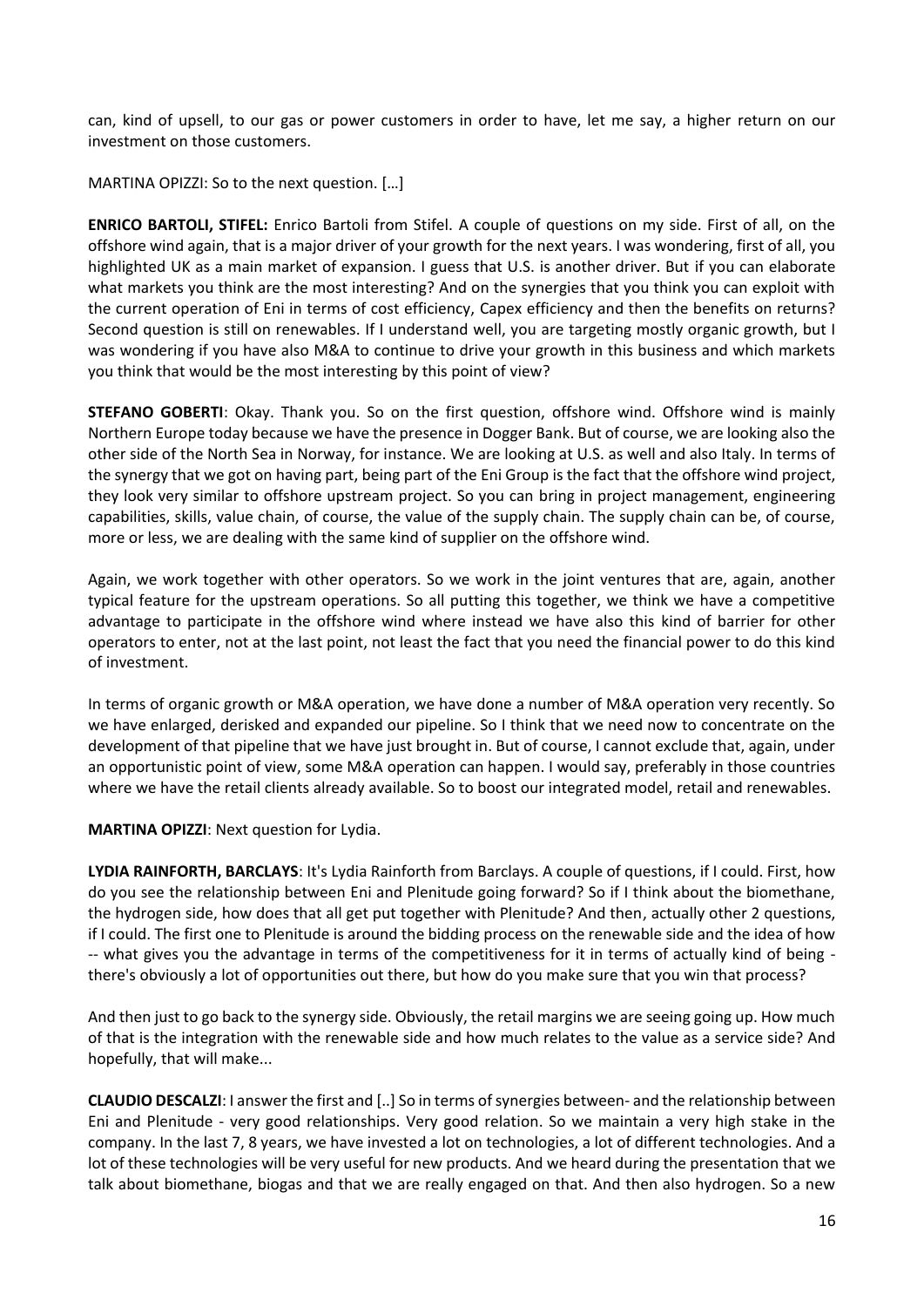technology. Also in terms of solar, for example. So I think that this link is not just as a shareholder, but also as a mother company that can deliver a new technology support and know-how on the future also because Plenitude is more focused on the business that they are developing client and renewables. So I think that these synergies can create a lot of opportunities as now. So it's not easy to quantify this kind of synergies, but you can imagine that it's very important.

**STEFANO GOBERTI**: Thank you, Claudio. In terms of synergies, of course, we can grab synergies from the integration of renewable, the retail, the EV mobility, creating this joint portfolio on top of which we attach the energy management. So it is difficult to say exactly how much is from one or from the other side. What I can say is that if we look at our plan, what we have considered as the value in terms of EBITDA of those synergies altogether, by 2025, we're talking about something in the region of EUR 100 million.

In terms of bidding advantage for the offshore wind, I explained to you why we consider to have a preferential attitude compared to other competitors that do not have the backing of an oil and gas company, but also we have the financial capability.

Alessandro, do we need to add more to what I said already? Did I forget anything?

**ALESSANDRO DELLA ZOPPA**: No, that's -- No, I think that you gave the picture, so bidding processes. We are participating, for example, in Scotland, and we will participate next year in Norway together with strong partnerships. And what we bring into the partnership are the kind of competency. I make you an example, in Norway, we will participate in the area in the North together with Equinor. So together with a local player. We will participate in the south into the area Sørlige Nordsjø together with Green Investment Group of Macquarie, so a strong financial partner and Agder Energi, which is a local utility. And we will bring our own competencies, as Stefano said. So the idea is to have a partnership that are able to put together a very significant competitive advantage.

MARTINA OPIZZI: So the next question to Oswald.

**OSWALD C. CLINT, BERNSTEIN**: Thank you for the presentation. Oswald Clint at Alliance Bernstein. The first question, please, I'd just like to go back to the unique proposition, the retail side of this business and an expansion from EUR 10 million up to EUR 15 million by 2030. But I really wanted you to go back and tell me a history about your previous old management team who tried to expand in gas and power in Europe. This is way back 2010, '11, '12. You had big ambitions, you tried to expand. I'm sure many of you were working on that. But it took time. It was probably more difficult. So I just want to know what lessons you learned from that retail gas power expansion strategy you had before that gives you confidence or has allowed you to just be more confident with this expansion strategy here because it is quite unique?

And then secondly, you're also appealing to, obviously, ESG investors. And a big part of this, you've spoken about ESG KPIs for top management. Solar is a big part of this business. Solar has increasingly ESG questions around its supply chain, the recycling, so especially in potential countries like Kazakhstan. So could you just explain what are your ESG KPIs for top management? How are you going to watch the supply chain and all of these issues, which will arise in terms of a big evolving, growing solar portfolio?

**STEFANO GOBERTI**: Thank you, Oswald. On the first question, I think that if we look what the company that was called Eni gas e luce to a few minutes ago, have done in the very recent years, is very impressive, especially on the growth on the foreign countries. If you look at France, France has doubled the number of clients in the recent years. I think that here, the real issue is to apply a winning setup that we have like the one we have in Italy and exports the winning experience we have done in Italy also to the foreign countries, to the foreign markets, so like France and Spain.

Second is the market trend that today is different. We have a number of incumbents in those countries that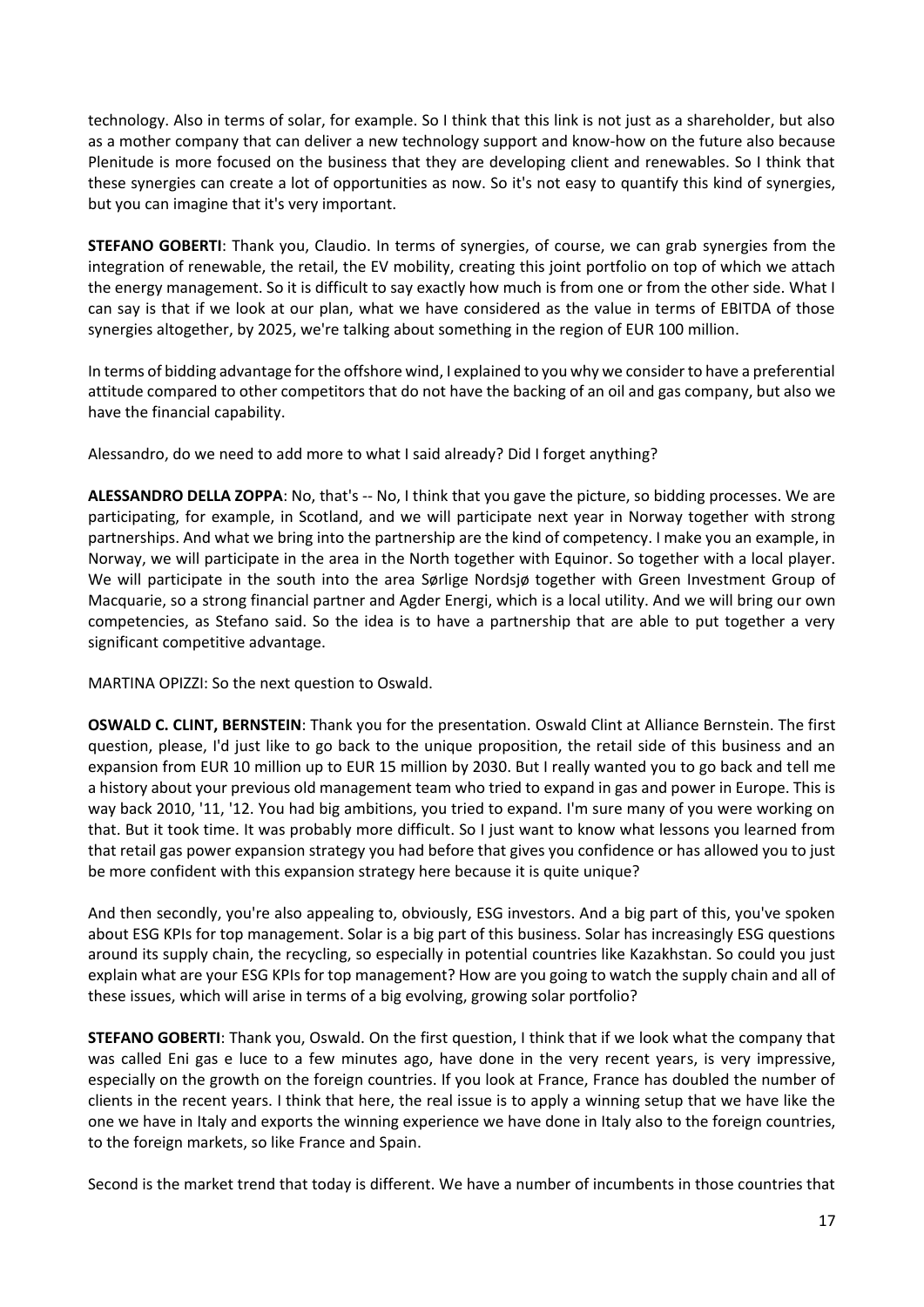by definition, they should release part of their customer base, and we think that we are best placed to capture a part of those clients, like we will do also in Italy when the number of the incumbent operator on the power will have to reduce from the actual 70% of client base in the retail business to a number that is more reasonable, I would say.

Mauro, do you want to add anything on that?

**CLAUDIO DESCALZI**: If I add something about the past, because we are talking about 2011. They were not born yet. So they are very young. I was already old. I think that something changed because we constitute the company in 2017. And we started growing. Also during the COVID, we gained organically 400,000 new customers. So I think that before the customer base and the responsibility on gas e luce was spread in different sector of the company. So that is powerful to create a company that has a very single scope. Before, it was part in Gas & Power, part under the CFO. So without, no very clear responsibility, just target. But then, who is in charge? Then we created a company and we grow up from 8.5 to now more than 10. And we saw that organically in the last 4, 5 years with the company, everything changed because we have a leadership team. They are accountable.

So for that reason now, we are also going to the IPO to give additional strength to this kind of model. And it's not just in any gas e luce or Plenitude now, but also in business combination like in Norway, as I said. And in Angola and others. So we have to give responsibility, focus and then we can grow with a lot of synergy, as we said, with better results. But I think, I believe that we have to grow in the next 2 years of 1.5 million. We have set 11.5 by 2023,2025, sorry. So I'm positive on the organic growth. Clearly, after that, if there is some opportunistic, but I think that this company, with also this offer, so when you sell a green product, especially now, you are able to attract many more customers.

Now it's a very sensitive issue, the emissions. And the Scope 3 becoming something that everybody knows. Nobody wants to produce additional CO2. If you sell something that is green, you increase, you attract more customers. And that is another lever that before we didn't have at all. So I think that is a point that will reinforce the proposal that Plenitude can make to the market.

**STEFANO GOBERTI:** Thank you, Claudio. In terms of the KPI for management, we have the KPI set for the short-term objective and then the medium-term objective, 3 years time. So on the short-term objective, 25% of the top management objective are ESG. And there, it depends on the line manager involved. But normally, you have HSE, you have CO2 reduction, you have megawatt of capacity -- of renewable capacity installed, for instance.

On the medium term, we have today the one that we received from Eni when they were first given at the beginning of the year. And also in that case, we have medium-term objective set, not the reaching of the CO2 emission reduction by 2021, but the 3-year term. And again, we work on, as I said, HSE, I said CO2 emissions reduction, the renewable capacity installment and development of projects for the circular economy, but this is Eni. In terms of...

**CLAUDIO DESCALZI**: "This is Eni", he is already afar. It's very dangerous. He is already running away [from Eni]. I've to control him...

**STEFANO GOBERTI:** And then the supply chain. In this case, I think we don't have to invent anything. We just simply to apply our internal process, our of Eni, I mean. So just to make the confusion more clear. So we are inheriting a number of capabilities, skills, process, procedure from our shareholders. So I think being Eni, we're very, very attentive. So a state-of-the-art process in terms of supply chain, we simply have to take it and bring it home. That's it.

**EMANUELE OGGIONI, KEPLER CHEUVREUX**: I have a few questions. The first one is about your outlook on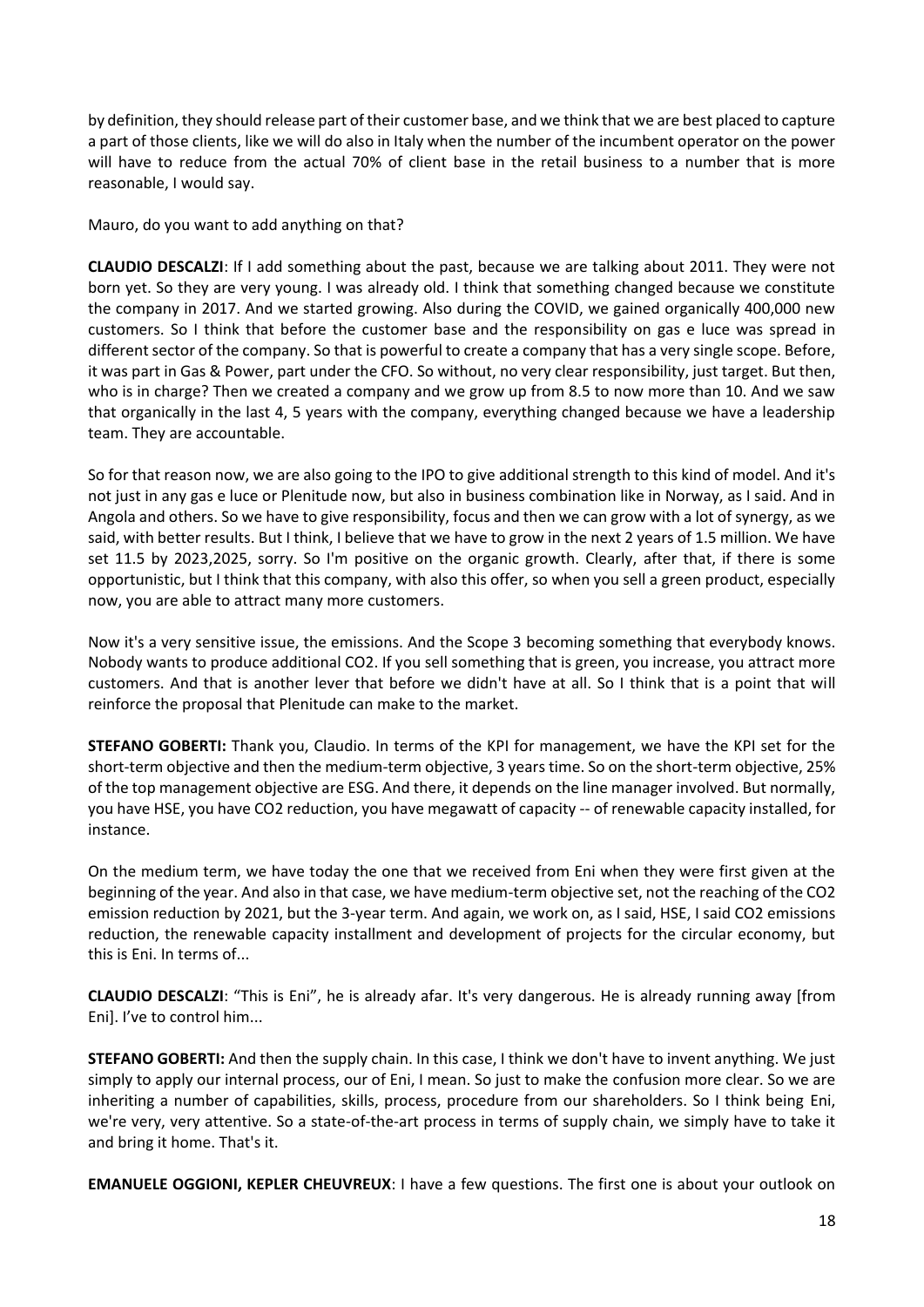power prices, along the plan. And the target of, basically your strategy on hedging policy, always on renewables and the share of PPAs, so the strategy on the PPA. How much of the volume will be covered by PPAs. This is the first question. The second, always on renewable is if you could sum up the -- how much have you invested in the equity stakes in renewable projects so far in your history, basically? I know usually you didn't disclose each project, but to sum up, if you can sum up all the acquisitions so far in the projects, for the equity on the projects.

The second, the third one is on the always on renewables on minorities. So it's related to this previous question. Could you quantify the minorities included or embedded in your EBITDA in 2025? And the last one on retail. Basically, could you share with us, could you explain, could you go in detail on the share of customers, dual fuel plus also covered by value added services.

**STEFANO GOBERTI**: Okay. Thank you. In terms of outlook of price of energy, I think in the annex, in the booklet we provide you, you have the detail for our price of the electricity, the power in 2023 and 2025. Am I correct? Asking my people. Yes? Okay. So I think that there, you have the full set of number and the assumption we are considering in terms of price of electricity, of power. Then in terms of hedging strategy, in general, on the portfolio, as I said, we leverage on the flexibility of our portfolio, but the first objective is to reduce the risk of the volatility, okay? As I said, high volatility, we can grab opportunity when it was fitted, but when you normally operate on a campaign, retail campaign, normally, you hedge the campaign and you defend your margins.

In terms of renewable instead and how much PPA we have in renewable, I need to leave it to Alessandro […]

**ALESSANDRO DELLA ZOPPA:** Yes. Consider that if you look at our capacity today, so the 1.2 gigawatt that I showed you in 2021, I would say very close to 100% is contracted, so under PPA and so on. Going forward, we think that this percentage will, for sure, decrease because we will remain more and more exposed to our own internal off-taker, so our retail market. This will very much depend on the market where we are. We think, looking at 2025, a reasonable share could be like 1/3 in Italy, a little bit more in Spain and certainly less of that in the U.S. where we don't have a retail business. I think in any case, this is not for us a target because as, Stefano told you before, this is more a kind of optionality that we have embedded. So we will exploit it depending also on the alternatives that will be available in 2025.

**STEFANO GOBERTI:** Thank you, Alessandro. Instead, the percentage of dual fuel, dual offer in our client base - Pasquale, you have the number?

**PASQUALE CUZZOLA:** It should be 40% of our customer base.

**STEFANO GOBERTI:** 40%, okay.

**PASQUALE CUZZOLA**: Dual.

**STEFANO GOBERTI**: And the last was how much is the minority in the EBITDA at 2025. If I'm not wrong, we presented a pro-forma, so meaning the EBITDA of the financial statement plus the pro quota, our equity of the EBITDA of the company that do not consolidate. But the company that consolidates has no minority, I think. So it is 100% of our number. So I don't know if I were clear.

**CLAUDIO DESCALZI**: Investment. Investments -- as we invest...

**EMANUELE OGGION**I: Actually, my question was on the share of the minority on the way to minorities on 2025, not 2021.

**STEFANO GOBERTI:** As I said, EBITDA, 2025 is EUR 1.3 billion, of which in renewable it is (how much is it?) in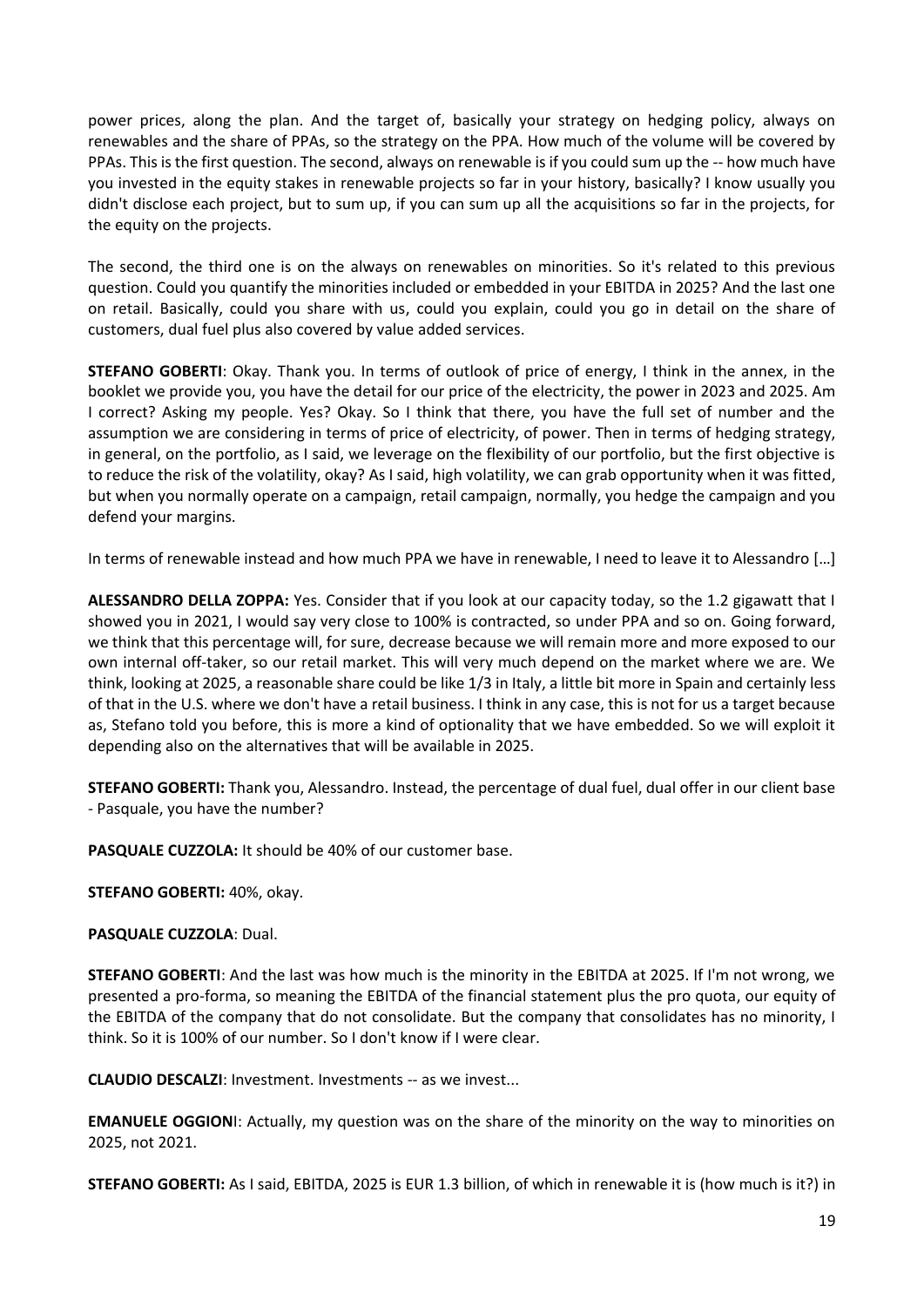renewable, Nicola?

**NICOLA GIORGI:** 0.4.

**STEFANO GOBERTI:** 0.4. Nicola, you have the minority there? The pro forma, how much it is?

**NICOLA GIORGI:** It's more or less 40% of the ….

**STEFANO GOBERTI:** 40% of the total. Okay?

**MARTINA OPIZZI:** So we have time for a couple of more questions. So one is for Romeo.

**GIACOMO ROMEO, JEFFERIES**: My name is Giacomo Romeo from Jefferies. The first question is on e-mobility. You provide a helpful guidance for the expected utilization going forward. Can you just perhaps talk about what's your utilization right now? And on the e-mobility growth target, my understanding is that at the moment, you have very, a very limited number of fast and ultra-fast charge point. Can you provide and give an idea of the breakdown of your fast and ultrafast charge points in '25 and '30? The second question is on retail. And just, you seem to be quite positive about the potential impacts from the market liberalization in Italy that is supposed to start in, on the 1st of January '23. And I can clearly understand why this is the case in terms of number of clients.

Can you perhaps talk about the -- where will you expect the margin to move to? I understand that you think that additional services will more than offset any sort of margin compression, but perhaps talk about where the underlying margins could move to in a liberalized market. And the Italian market is very fragmented. And I can certainly see the value opportunity from a player like Eni of consolidating some of the smaller player and bringing more customer on your larger platform. Do you share this view of the Italian market going forward? That would be helpful.

**STEFANO GOBERTI:** Thank you. First, on e-mobility. Maybe, Mauro, you can take this one.

**MAURO FANFONI**: Okay. Okay. The first one was about our mix of AC versus DC charging points going forward. Well, and utilization. Regarding utilization, which was the first one. What I can tell you is that at the beginning of the year, we had a certain number of recharges in 1 month. And at the beginning of November, we recorded the same number of recharges in 1 day. So this is really increasing very steadily and, I'd say, exponentially.

As far as the mix of AC versus the DC charging point is concerned. As of today, we are mainly deploying AC because this is what the market demands, okay? But we have the full flexibility to upgrade the same locations with more DC stations, which means making them become a hub or to stack more power, so to pass from AC to DC and then stack more power on DC to serve the growing needs and faster recharge.

So it's very difficult to say a target number of AC versus DC. It will depend a lot on how, for example, private recharge will develop. If we will have a lot of private recharge, then we will see a lot less of AC recharge over time, and we will focus more on DC because that's ultrafast and fast recharge. So you may expect more DC being deployed over time just to meet energy drivers demand.

**STEFANO GOBERTI:** Thank you, Mauro. And I'll leave the other question to Pasquale on the retail margins in Italy and the evolution of the market, okay?

**PASQUALE CUZZOLA:** Yes, of course. The complete liberalization of the Italian energy market will take place into 2023. In particular, for the power market, we follow 2 different steps. The first step started in 2021 and dedicated to the small and medium enterprise with higher than 10 employees that with the turnover higher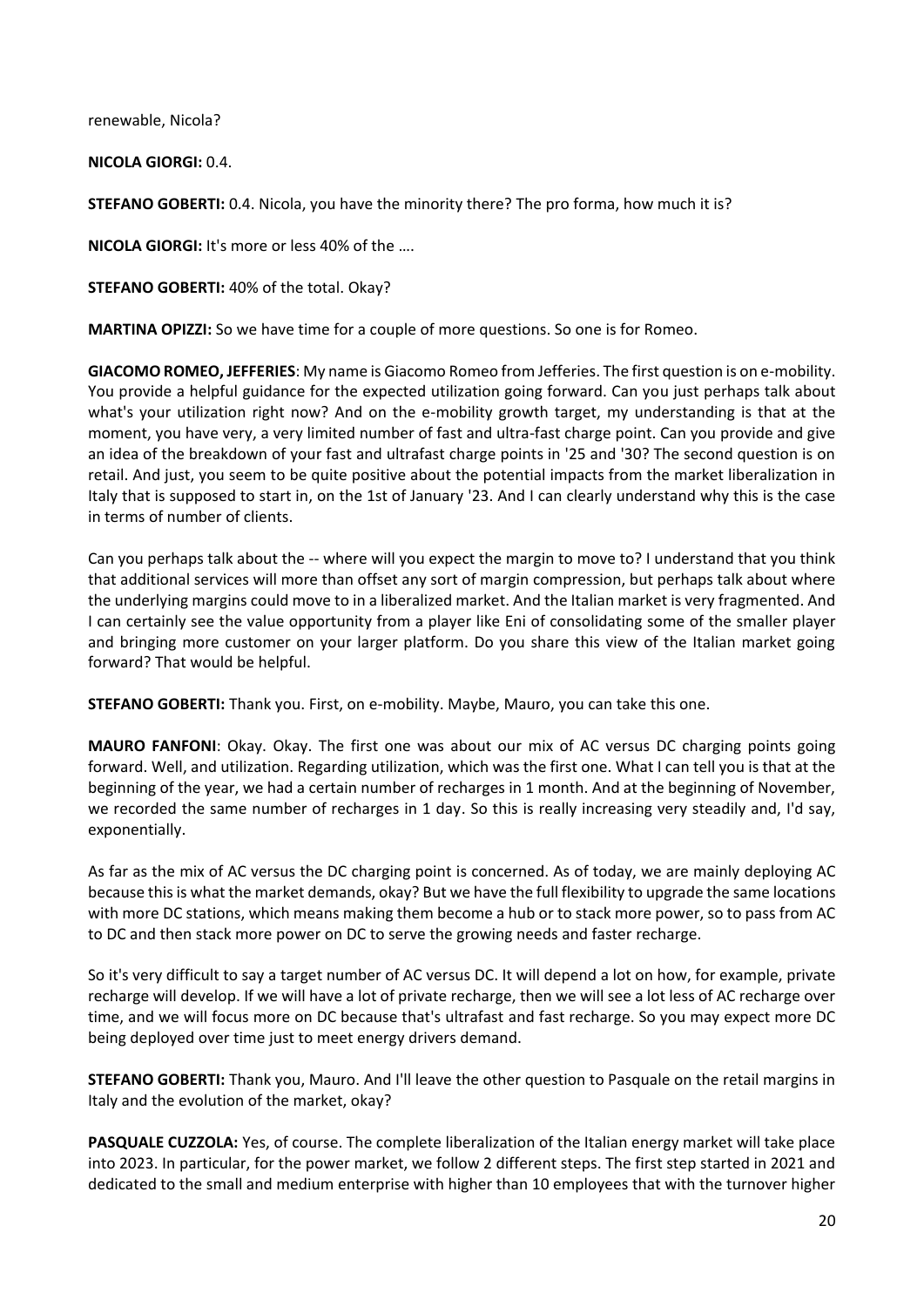than EUR 2 million. A second step will start into 2023 and it will be dedicated to residential customers and the other part of the small-medium enterprises.

In any case, at the moment, the Ministerial decrees that should define the, let me say, necessary condition to assist these customers, this final customer towards this transition have not been yet approved. But in our 4 year plan, we see more opportunities than risks. And this is the reason why it's because in gas market, Plenitude is a market leader, and we also took 25% of market share. So low enough to avoid a loss, a substantial loss of -- or transfer of customer base.

In the power market, the incumbent player has 70% of market share. So for these reasons, despite of legislative uncertainties, we believe that we reflected a growth in power market, considering that we will grow in this sector. And it could be an upside and opportunities offside in our plan because we have not included any impact from the liberalization. So about the value-added services, as we told you before, the value-added services have already reached 20% of our EBITDA. And we think that, we believe that they will be more and more important in the future. Just to give you a number, we believe that the revenues from energy efficiency, from distributed generation, from an active energy management will increase of 30% in 2025.

#### **MARTINA OPIZZ**I: Okay. The last question.

**ALBERTO GANDOLFI, GOLDMAN SACHS:** Alberto Gandolfi from Goldman Sachs. The first one on renewables and the last one on retail. So Slide 24 is very interesting in terms of the development of capacity. I think in '23, you're planning to add as much capacity as you have totally installed and combined in '21 and '22. It's a big step up. So I was wondering, trying to gauge the execution risk, how much of these capacity additions in '22, '23 are already fully permitted? And have you already secured all the equipment on these and freight? Or should we, do you have any open position on that?

The second question is that looking at the donut chart on your slides, it looks like most of your development in the future is skewed towards solar. And I guess it makes a lot of sense if you are mostly planning to sell merchants to your retail customers because solar has the lowest LCOE.

So if you are planning to mostly sell electricity directly to retail, isn't 200 basis points spread over WACC too low? Because in your jurisdictions, Italy, Spain, for instance, power prices in the next 2 years, I mean, forward curves are EUR 120, EUR 70, EUR 60 with the levelized cost of electricity of EUR 30, your IRR over WACC in the shorter term should be 2 to 3x that. Now I wouldn't think sustainable, but I think it should be way higher. So if you can elaborate on that.

And the last question on retail is if you're targeting EUR 115, EUR 130 per customer margin, can you say how much is the customer acquisition cost in your plan? So should the payback period be 1, 2, 3 years? What's a good number to have a sticky customer?

**STEFANO GOBERTI:** Thank you for your questions. On renewable and the solidity of the pipeline of the construction in 2022 and 2023, I leave it to Alessandro.

**ALESSANDRO DELLA ZOPPA:** Yes. So basically, you're right, our pipeline going forward is skewed towards solar, irrespective of the fact that today, you have seen our 1.2 gigawatt is more or less split equally between wind and solar, 50-50. And this is because the most mature part of our pipeline is solar. And this is, again, due to the fact that the countries in which we want to develop, so you mentioned Italy, Spain, France and so on, are trying to develop more rapidly in solar rather than wind. We defined our pipeline in terms of a number of criteria, the typical ones, so access to the land, feasibility, grid connection, permitting, et cetera, . You have seen in our slide a definition of high visibility and medium maturity projects. These are projects that stand in the upper part of our ranking.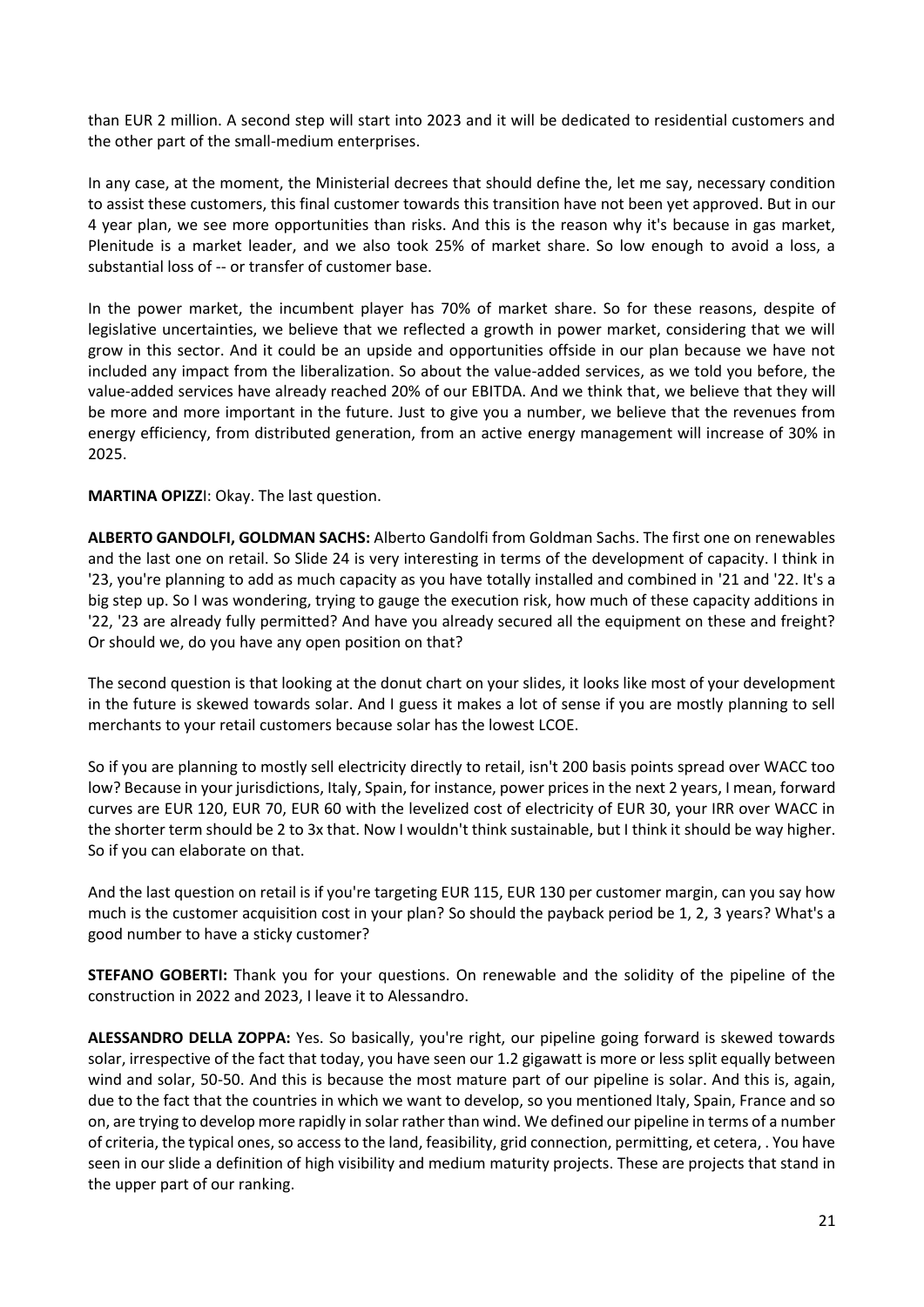So typically, for example, they have land secured, feasibility confirmed and they got grid access and permitting or they are about to get these 2 things. So looking at our additions in '22 and '23, I would say that for '22, almost 100% of our projects belong to this category, high visibility, medium maturity, as I've just defined them. And for '23, more than 80% of that belongs to this category. So we are pretty confident on the feasibility, let me say, of our targets.

In terms of rentability. Yes, it's a balance, the 200 basis points in solar in these countries. But we think that this is very much aligned with our peers first. And second, it doesn't include, I remind you, it doesn't include the synergies from retail. So we will push, let me say, in those countries, in particular, but when we say we will get 200 over our WACC, this doesn't include the synergies that are obviously in our financial plan.

**STEFANO GOBERTI**: In terms of customers and the cost to acquire a customer, I'm not quite sure I want to disclose this number because I consider it a little bit commercially sensible. But what I could say is that less than 1 year of gross margin.

**MARTINA OPIZZI**: That's it. So we can now move to the remote questions.

OPERATOR: The first question from the conference call is from Raj Borkhataria with RBC.

**BIRAJ BORKHATARIA, RBC CAPITAL MARKETS**: Biraj from RBC. Two questions. First one is for Claudio. I mean, if you enlist this business about 25% to 30%, say, that's a substantial amount of cash net to Eni. Could you just talk about what you intend to do with the proceeds? And then the second question is on, for Stefano team. When you're looking at renewable generation in that space, comparing presentations from a couple of years ago to today, it's very clear that returns expectations have been compressed. And a number of players are looking to do developments in various geographies. Could you talk about how you combat the pressures that put on supply chain and development teams and how you stop the cost bearing up, et cetera?

**STEFANO GOBERTI:** No, the second part of the question came very badly. So I couldn't...

**MARTINA OPIZZI**: It's on the cost of renewable.

**CLAUDIO DESCALZI**: Sorry. Can you repeat the second part of the question because we didn't get it.

**BIRAJ BORKHATARIA**: So the second question was looking at renewable development. How do you combat the risk that as a number of companies look to develop these types of projects? You've obviously put pressure on supply chain and teams have inevitably been disappointed.

**CLAUDIO DESCALZI**: So the first question in terms of capital allocation, I think we remain strict to what we said also during our strategy. So the first point is to improve our transitions, so improve all the technology investment to reach the target that we presented to our investors for 2030, 2040, 2050. Then clearly, another priority is our dividend policy. So our shareholder remunerations. And the third priority is to maintain a strong balance sheet to fight the volatility and to be flexible in the different actions we had to take looking forward.

**STEFANO GOBERTI**: Okay. Thank you, Claudio. For the question on the cost of development and...

**MARTINA OPIZZI**: Cost inflation.

**STEFANO GOBERTI**: The cost inflation linked to the project, I'll leave it to Alessandro to take it again.

**ALESSANDRO DELLA ZOPPA**: Yes. We have partly already answered to this, but just to give you a little bit more elements. Looking at cost inflation in raw materials and so on, basically, of course, this year, our 1.2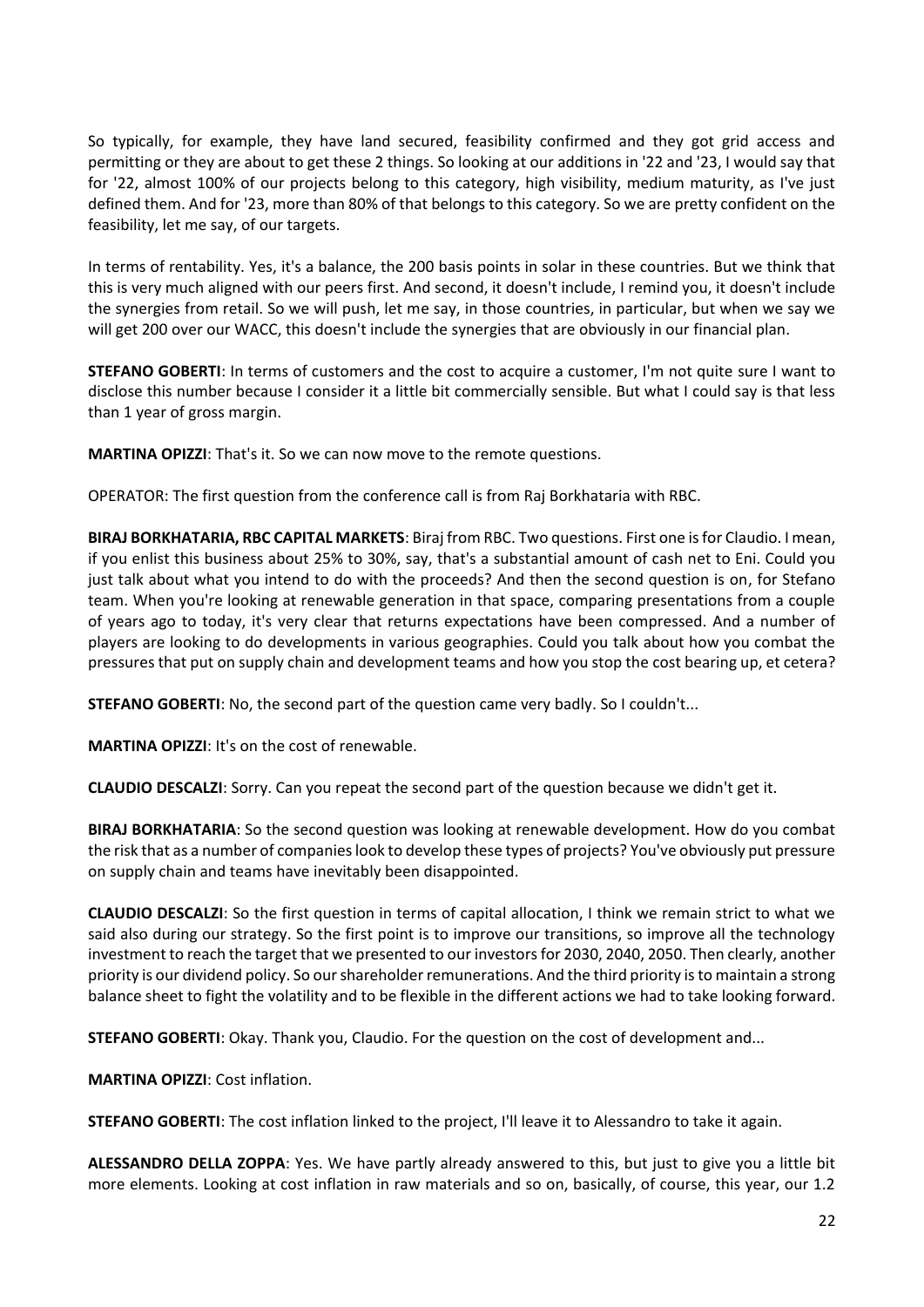gigawatt has no more exposure on the cost inflation next year. We have contracted, I think, 2/3 of the additions. So we think that we are reasonably balanced towards this risk. Going forward, we will see, our expectation is that, as I mentioned before, cost inflation is a temporary phenomenon that will be reabsorbed once the international supply chain will adapt to the post-COVID recovery.

OPERATOR: The next question is from Mehdi Ennebati with Bank of America.

**MEHDI ENNEBATI, BOFA**: Thanks for this presentation. Please, just would like some precisions here. So let me tell you what I have done. I did it very simplistically. I took the EBITDA from the retail business, and I divided it by a number of your customers, which is roughly 10 million today. And I compared this figure with some of your peers in Italy. And it seems that, let's say, that the EBITDA generated by customer as of today is lower than some of your peers, which kind of reassures me on your guidance. So if you go back to, let's say, kind of average level, you will be able to realize your guidance. But my question is why, as of today, the profitability of that retail business is not as good? Just for me to try to understand how you will be able to answer it. Is it because you need to be kind of aggressive in order to attract new retail customers, meaning that you propose relatively cheap tariffs? Is it because you are currently distributing more natural gas, which has a lower margin than power and then by selling much, let's say, by selling as much more power, will you then increase your margin?

So maybe can you please explain me or tell me very briefly on those points that I just highlighted. And the other question that I have is, I understand you don't want to provide as of today, let's say, more clarification on your dividend policy. But do you intend to have further Plenitude dividend yield, let's say, in line with peers?

**STEFANO GOBERTI**: Okay. Thank you, Mehdi. In terms of the EBITDA per client as calculated, it's difficult to give you a complete answer, but I will say that there are main differences in the term of the composition of the portfolio you are comparing with because it depends on how much gas clients and power clients you consider in the portfolio, how much of those gas or power clients are regulated, under regulated tariff or are under the free market. So difficult to say -- to answer. We have a power client base that is completely liberalized. Instead on the gas sector, we still have some regulated clients. So this is what I can say in a nutshell to answer your first question.

On the second question, as we said, it's too early today to tell you that we will give you a certain yield or whatever, we still have to discuss internally about the dividend policy. We aim to have a dividend distribution. But of course, as I said, with a priority given to our flexibility to growth and to maintain our investment-grade profile.

OPERATOR: The next question is from Bertrand Hodee with Kepler Cheuvreux.

**BERTRAND HODEE, KEPLER CHEUVREUX**: Yes. Three very quick question. I appreciate that you gave a price update for the various acquisition in the renewable space in 2021, Italy and France. And if I understood well, you paid something like EUR 650 million for above 600 megawatts of installed capacity. Can you confirm that first? And are all those deals having been closed or some has yet to be closed or cashed out before the end of 2021?

The second very quick question is, can you confirm that the EUR 1.8 billion CapEx per year includes also some potential inorganic, not in the retail, but in the renewable space? And the last one, very quick again. How Plenitude will be consolidated into Eni's number? Will it be fully consolidated or equity accounted?

**STEFANO GOBERTI**: Okay. Thank you, Bertrand. On the renewable, the ratio, I mentioned 600 million --sorry, 600 megawatts for EUR 650 million for installed capacity linked to the recent acquisition is referring to more than one acquisition and it's referring to Italy, France and Spain. So I do confirm capacity installed in Italy,